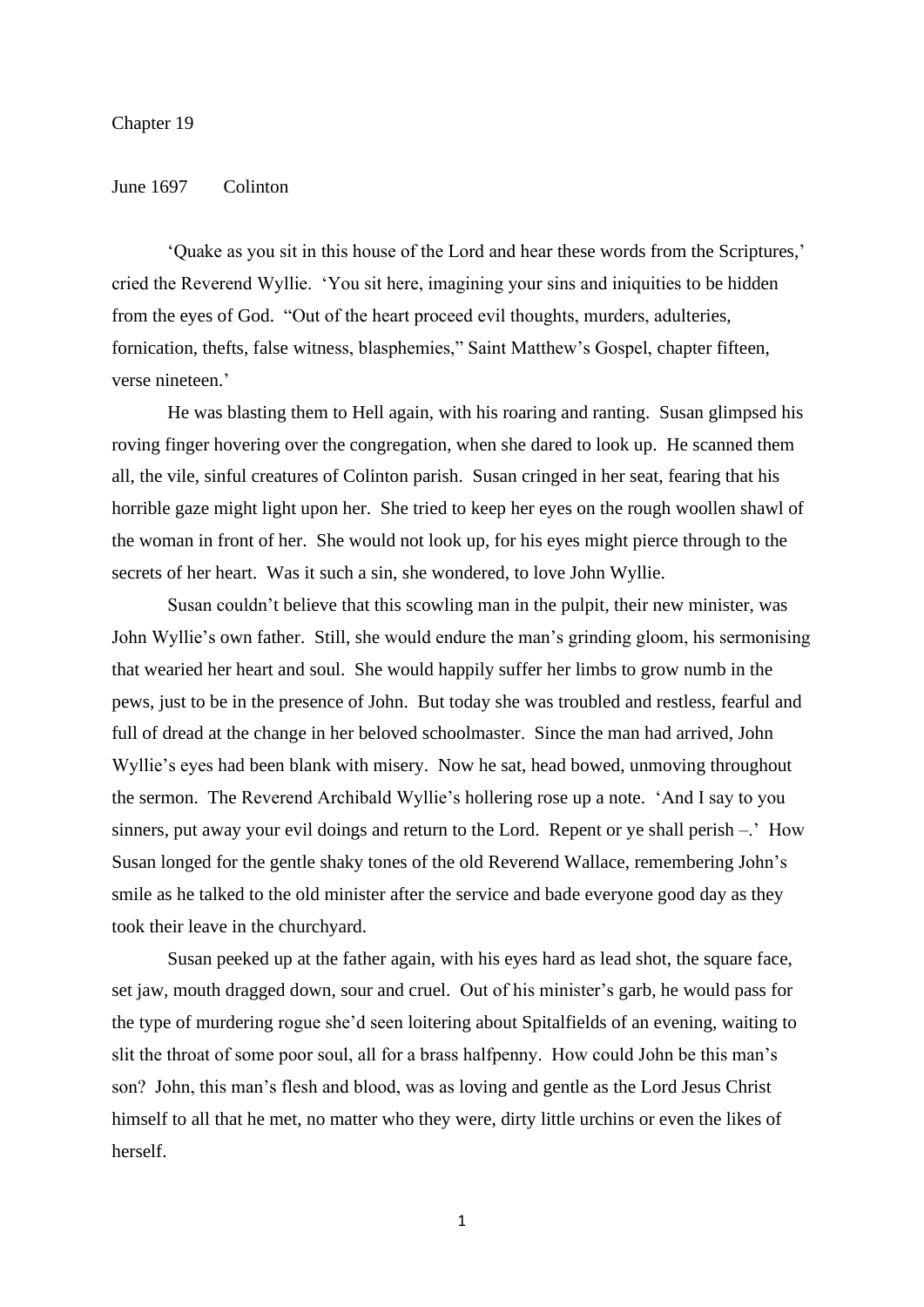Perhaps she should put in a plea with God again, for aid and to calm her mind. Though Reverend Wyllie's God would more than likely smite her for boldness or spit in her face than answer her prayer. He had spurned her hundreds of prayers before, for little Alfred and then Willie Jamieson. Maybe if she begged for more modest things, like for the Reverend Wyllie to go back where he came from, or even for John not to be so unhappy, he might look upon her with more favour. But God wasn't so dim-witted. He'd know she was a selfish hussy who sought happiness for herself. For how could she be content when the one she loved most in the world was in misery?

When at last the sermon was over, Susan had to nudge the Missus who had dozed off, her head falling forward on her chest.

'Missus, it's done now. It's over. We best go,' Susan whispered.

'Oh, yes of course,' replied Mistress Paterson, straightening her lace cap and smoothing her gown with agitated hands. 'Such a long sermon, wasn't it?'

Helping the Missus up and into the aisle, Susan lost sight of John Wyllie, but she saw the Jamiesons. Mary carried one of her darling little baby brothers in her arms. She was a brave one, young Mary, and no little wench any more. Susan longed to walk with the family and perhaps have a chance of cradling a tiny infant again herself. Mistress Jamieson cradled her other child, with her man, Alexander, at her side as they went out of the doorway together into the sun.

The sunlight outside was dazzling bright and the Missus raised her hand to shield her face.

'Susan, I've left my parasol inside the church. How foolish of me, how remiss. Would you go and fetch it for me?'

'Yes, Missus,' said Susan, glad to return, for she knew that John was likely still in there. She squeezed through the last few people back into the church. The minister and John were standing together in the aisle a few yards distant. Neither noticed her entrance and she kept low as she crept in, though she caught the older man's words.

'You must return with me now, to the manse. Do not think of objecting. I will speak with the Reverend Wallace, for you cannot continue like this. Things must be taken in hand.'

John said nothing in reply. He seemed to be staring at the wall behind his father's head, like his mind was somewhere miles away from this place.

'Listen to me, you wretch,' cried the Reverend Wyllie, and Susan saw him, the vicious old blackguard, seizing John by the arm.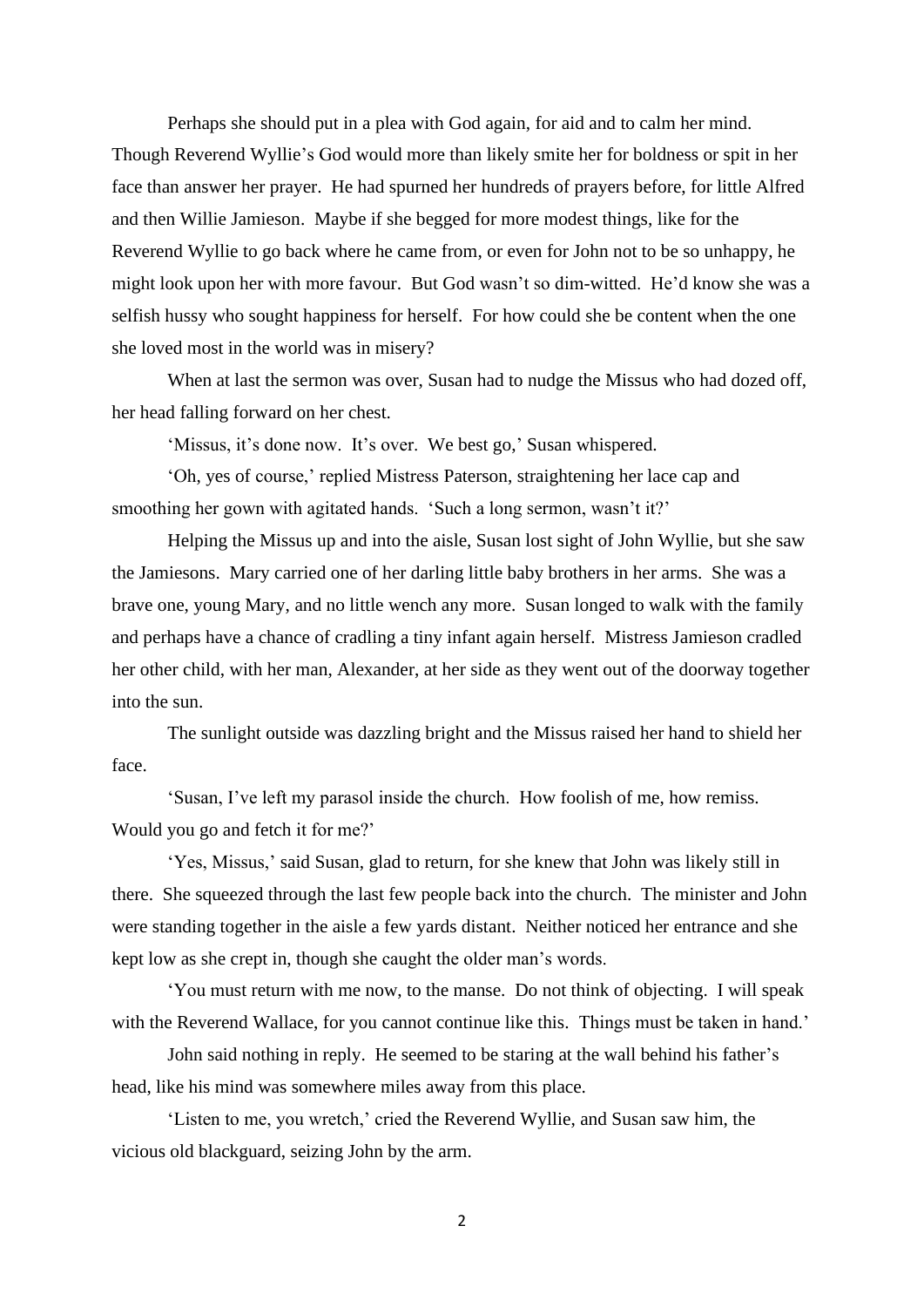Susan started with anger that he'd dare lay a hand on John. Her boot scraped on the stone floor, causing the two men to turn and John to pull himself free of his father's grasp.

'What are you doing here, woman?' The Reverend Wyllie's voice roared round the empty church.

Susan answered as steadily as she could. 'Pardon me, sir. I've come alookin' for something. Missus left 'er parasol.'

John quickly left his father's side and moved up the aisle towards her, seeing and retrieving the parasol deftly in his hand.

'Come, Susan, let us return this to your mistress.'

His jaw was clenched tight, his hand in a fist as they walked together out of the church.

'Susan,' the Missus said as soon as they were over their threshold, 'I have a feverish pain in the head. Would you go and gather me some willow bark, for it makes a soothing infusion. Eliza says there are willows aplenty in the Dell, and the young twigs, she says, are good for easing pains in the body. Would you go?'

'Surely, Missus, for the day is fine and I fancies a walk in the air, after all that gloom in the church,' said Susan, forgetting herself for a moment.

'Yes, I feel low in my spirits too. That terrible sermon and the news from my husband, it's such a weight upon my mind. William is determined to go to this foreign place after all. We leave within the month. So there we have it, Susan, your fate and mine sealed.'

Susan could make no reply for the shock grabbed her throat like a throttling hand. She was to quit this place and leave behind all that was dear to her. But what good was it to add to her mistress's low mood with complaints of her own? She had no stomach today for cheering the Missus. She'd to look to the task in hand.

'I'll go for the willow bark now, Missus,' said Susan, 'That's if it ain't going to be breaking the Sabbath or some such.'

'No, I'm sure it can't be,' said Mistress Paterson, 'not when it's for the good of my health. These ridiculous church laws, I'll never understand them.'

Susan stepped out and breathed the cool air deep into her, feeling a guilty gladness to be away from the Missus and all her gloom. She straightway took the path to Colinton Dell. The mill was silent on the Sabbath and there was no other soul about. She'd no wish to go as far as the pool where she and John had found Willie drowned on that terrible night. She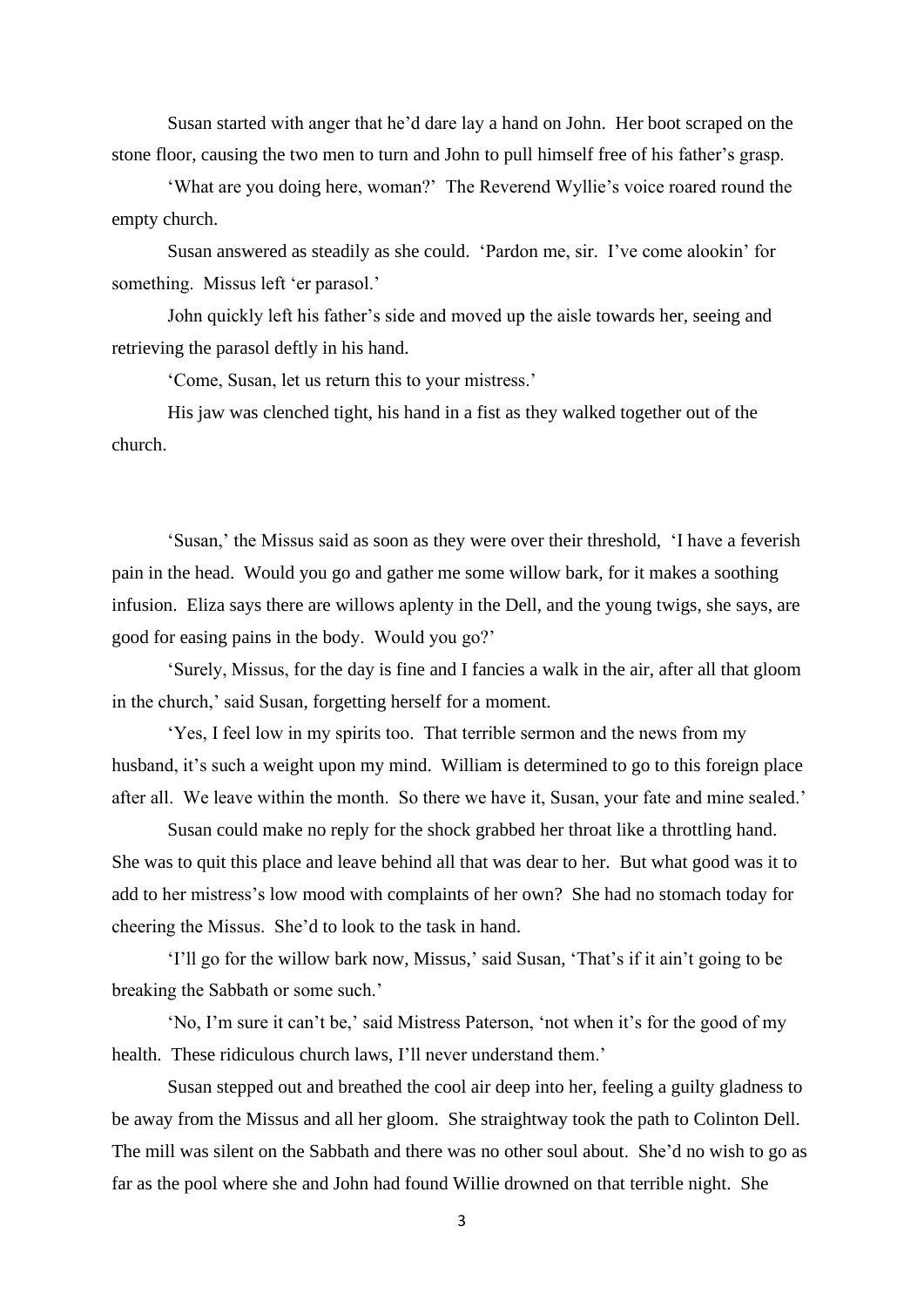screwed her eyes tight for a moment, trying to shut from her mind the image of Willie's small body floating on the black surface of the water. It haunted her most days, though she found comfort in looking at the child's pictures that John Wyllie, God bless him, had put up on the walls of the schoolhouse. Today she'd only have to go a little way along the river bank, as she knew there were willows all along the path in the Dell.

Susan entered the path darkened by a roof of branches, smelling the dampness and hearing the quiet gurgling of the burn. She walked a few hundred paces before noticing someone sitting on a log at a spot a short distance ahead, lit by a small square of sunlight filtering through the trees. She saw in an instant that it was John Wyllie, alone. He was sitting, his body slumped forward with his head in his hands. Susan thought for a moment he might be in drink again, on account of his horrible father or despairing of Isobel, so she hurried towards him. She hoped that her coming upon him like this would not be unwelcome, and longed more than anything else in the world to be of help to him.

'Sir,' she said, coming closer. He looked up at her, deathly white in the face, and she started with alarm, 'You ain't ill, sir?'

'Good day, Susan,' said he, 'no I'm not ill.' He rose and she noticed that he was holding a letter. Her mind flitted to Isobel. Oh Lord God, could that ungrateful wench really have thrown him over after all? He quickly put the letter in his pocket.

'Pardon me, sir,' she mumbled, thinking herself a doltish lump, charging in where she wasn't wanted, 'only I was a-worryin'―'

'It's no matter, Susan,' he said, with a smile, so sad she could hardly bear to look upon him, 'you were thinking no doubt that I'd sunk again into that disgraceful state where you found me once before. No, I'll not to descend to those depths again. You have come on some errand?'

'The Missus has sent me lookin' for willow bark,' she said, glad that he seemed more in command of himself again.

'There are some good willows further down the path,' he said. 'Perhaps I can walk with you and show you.'

Susan did not trust herself to reply. Walk with her, oh my Lord what happiness, that he should ask to walk with her.

'I used to come to a place like this near my home when I was a child,' he said as they started along the path. 'I would go there and hide.'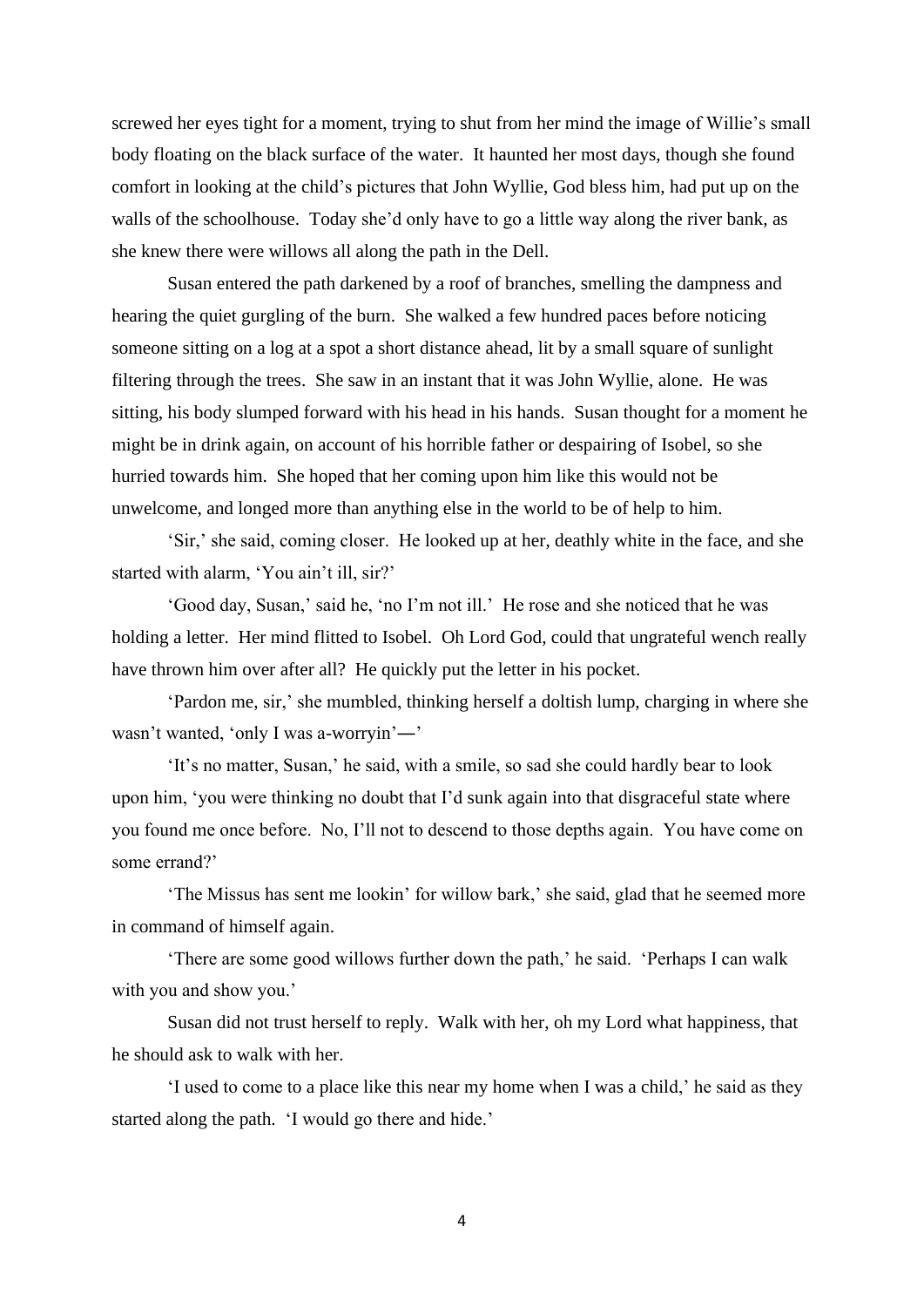It startled her still how he spoke to her so freely, she being a lowly drudge only fit to clean his boots. 'And what was you hiding from, sir?' said Susan, sensing his need to speak his thoughts, recalling when once before he had opened his heart to her.

'Susan, I think now, though it shames me to say it, for it disrespects my father, that I had a miserable childhood.'

She hardly dared say she was not surprised, with a monster of a father like the Reverend Wyllie. 'And what about your mother, sir?' she asked instead.

'I never knew my mother, for she died in childbed,' he answered in a neutral tone. Then his voice tightened. 'God forgive me, for I break one of His commandments, but I hated my father and feared him. Try as I might, even now, I cannot alter my feelings towards him.'

'Feelings is sometimes hard to shift,' said Susan, looking at him sideways. They walked on in silence for a few moments. But this was no awkward pause, just a space for sifting and gathering thoughts.

'And here was I thinking and wondering and wishing what it would be to have a family,' said Susan. 'I was a orphan meself and raised in the poor-house. I couldn't never fathom what it would be like to have a father or a mother.'

'Aye, I'm ungrateful, I know,' he said suddenly, turning to her.

The heat rushed to her face. 'No sir, I didn't mean nothin' like that,' she replied. 'It don't take much to see your father's a stern man. It don't seem like he'd care much for little children and such like.'

'You're right, Susan. You see things, and people, most acutely.'

'Well that's amazing, ain't it, when you thinks how me eyes is so squint.' She laughed.

He looked embarrassed for a moment and then, seeing her laughter, smiled at her. A small shiver of joy passed over her, for she had lifted the misery from his face.

'Susan, you're truly an extraordinary woman,' he said and his words made her heart leap again.

'I'm fearful now,' he said as they walked on, her basket still empty, 'that my father's being here, coming to preach in this parish, is a sign of his wish to interfere in my life again. I struggled so hard to escape from him. How foolish this must sound for a grown man to be so shackled with fear, but now he is come again, like a spectre to haunt me, God forgive me.'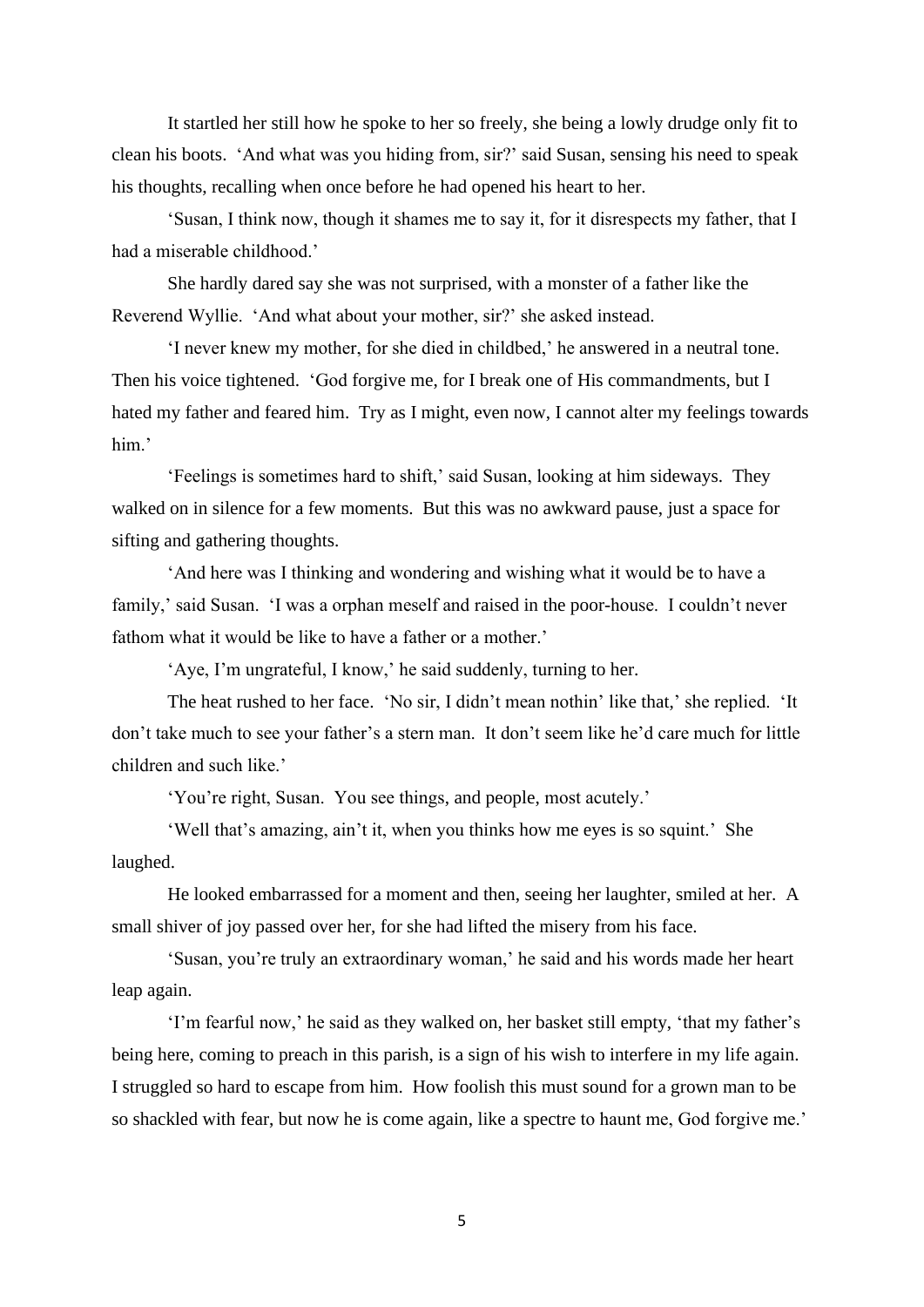Susan heard the tremor in his voice but knew well he was no coward. Strange, she thought, that he should fear this one man, his father, more than a murderous mob. As he continued, she felt her anguish for him smart like a wound.

'He upbraided me only just now about what he called the laxity of my teaching. He, a minister for this parish now, means to control what I do in the school. I can't tolerate that. I can't endure it.'

'And what does he know, him what hasn't seen nothing of them little children and what they can do?' said Susan outraged.

'His life's work is to instil godly discipline into all, young and old. This is what he did to me, by the rod if I did not comply or meet with his standards and expectations. Children, he thinks, should be schooled only to read the Scriptures and to know their catechism, not to indulge in stories of pagan gods and myths of the ancients. Children are godless, sinful creatures to him and he sees no joy in them. He finds no joy in life itself.'

He paused and looked away from her, kneading his brow with his hands. If only she could have taken him into her arms, to have held him and comforted him. Susan flushed at her imaginings. Then he carried on, urgent now, as if he had left only a short time to speak.

'I never knew what happiness was, until I met Isobel and then when I came here to this parish. Since then, I have felt pain too and loss and despair but also love and fulfilment. I will not go back to where he would have me again. My father's is a hateful form of godliness. I know there are other ways of worshipping God and of doing His work.'

'You don't never have to go back,' said Susan, her face burning. 'Seems to me you has set yourself apart from him. Stand strong against him, sir.'

Then he stopped and looked at her all of a sudden so that she had to turn from him and harness her feelings somehow, lest they would burst out and destroy the moment.

'But 'ave you 'eard from your Isobel?' she said, praying that there was good news to tell.

His face changed, brightened a little. 'Aye, I have a letter from her here,' he said, taking the paper from his pocket. 'I carry it with me for it gives me some comfort and some hope to read it again. She is well and is settled in Cambridge.'

'Come sir, but don't she talk of love?' said Susan, feeling relief flood over her, now that she had steered the talk on to more hopeful ground.

'She does,' he said, and she saw the colour rise to his cheeks.

She sensed the heaviness lift from around them and saw a slight smile on his lips. 'Well, ain't that better than anything else in the world?' she said.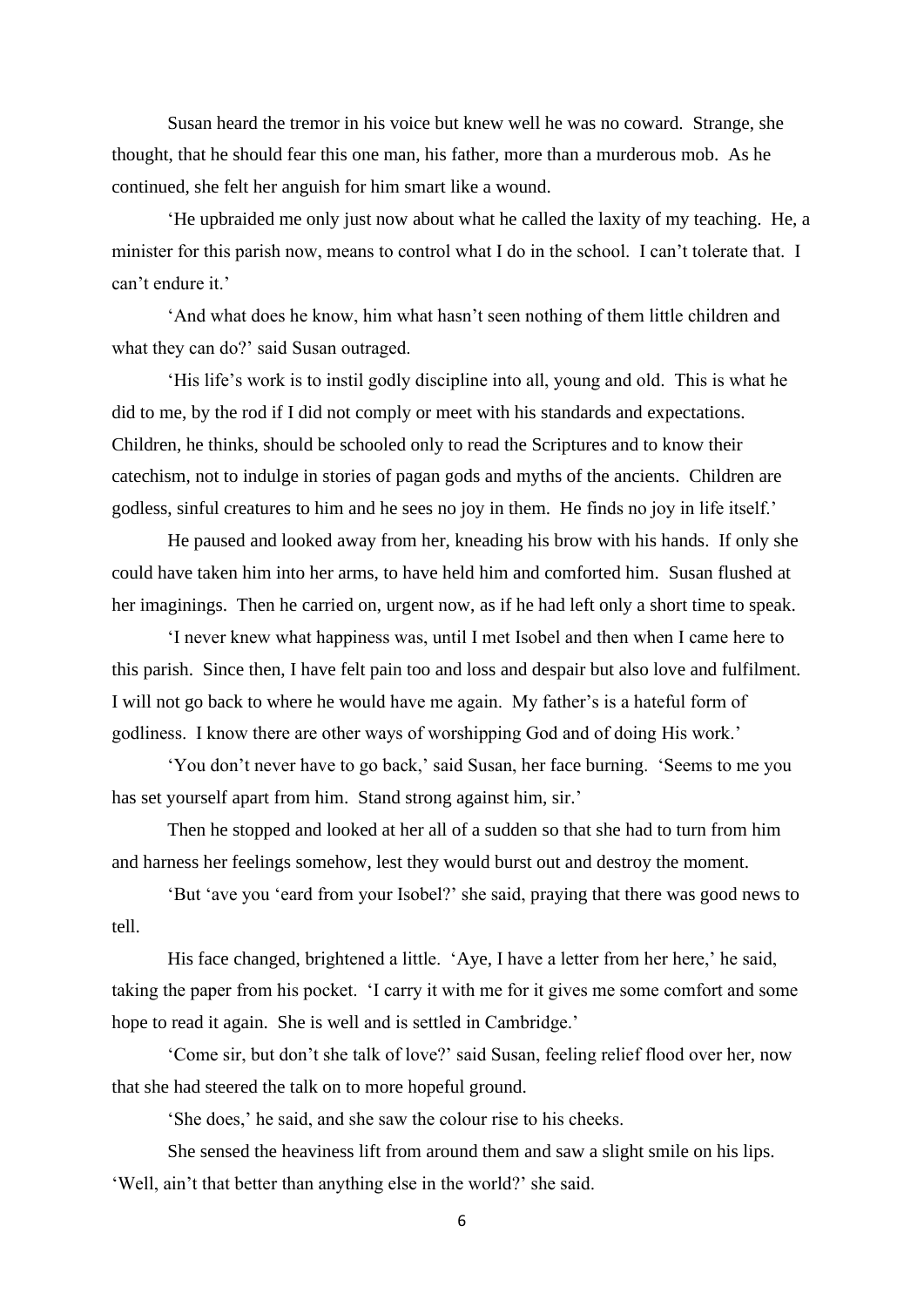For a few moments they proceeded along the track, with no further words, but in a silence of mutual understanding that held no strain or tension. That lucky, lucky wench to have his heart, thought Susan. Did she know what a man she held captive?

'But Susan, tell me a little of your life, before you came to Scotland,' he said, turning to look at her suddenly. She was shaken with surprise at his request.

'Sir, ain't nobody ever asked me about that before. It *was* a little life, till I come here,' she replied, uncertainly at first. But she saw that he listened intently.

'I hope you had some happy times, even though you had no family,' he said, his eyes soft, his voice entreating, comforting.

Something fell loose within her, gave way and she found herself spilling it out, telling him of her worst and best secret. 'Me, I was a mother once, sir, though you may think it's not a likely story, being as how I am. I had a little boy, but he was took from me. That's why I ain't got too much truck with God, leastways not till now and you showing me the error of me ways,' she said trying to smile, feeling only the pain of her confession, regretting her rashness already.

John was facing her now, looking at her, with those eyes of his which reached into her soul. There was danger here; she'd lose command of herself if she spoke further. So she pulled back, drew breath and shaking her head, said, 'Nah, it's a bad story, sir, how I come by me child and not for your delicate ears, I thinks.' But then it was too late. Her voice cracked, her lower jaw dragged down, her lips trembled. Tears sprang out and flowed down her cheeks and there was nothing in the world she could do to check them.

'I'm sorry, sir, I'm sorry,' she said, and the next thing she was aware of was that he had taken her hand in both of his gently, to comfort her. It was all right, she knew then, to weep freely, safely, here with him and he would listen and not judge her, whatever she told him. She breathed deeply, feeling her hand resting in his and with the other pulled up the edge of her apron to dab at her eyes. But then a sound ripped through the air, breaking it like the blast of a gun. John dropped Susan's hand at the shout. There, not twenty paces away stood a man in a black coat, his arm outstretched, pointing at them. It was the Reverend Archibald Wyllie.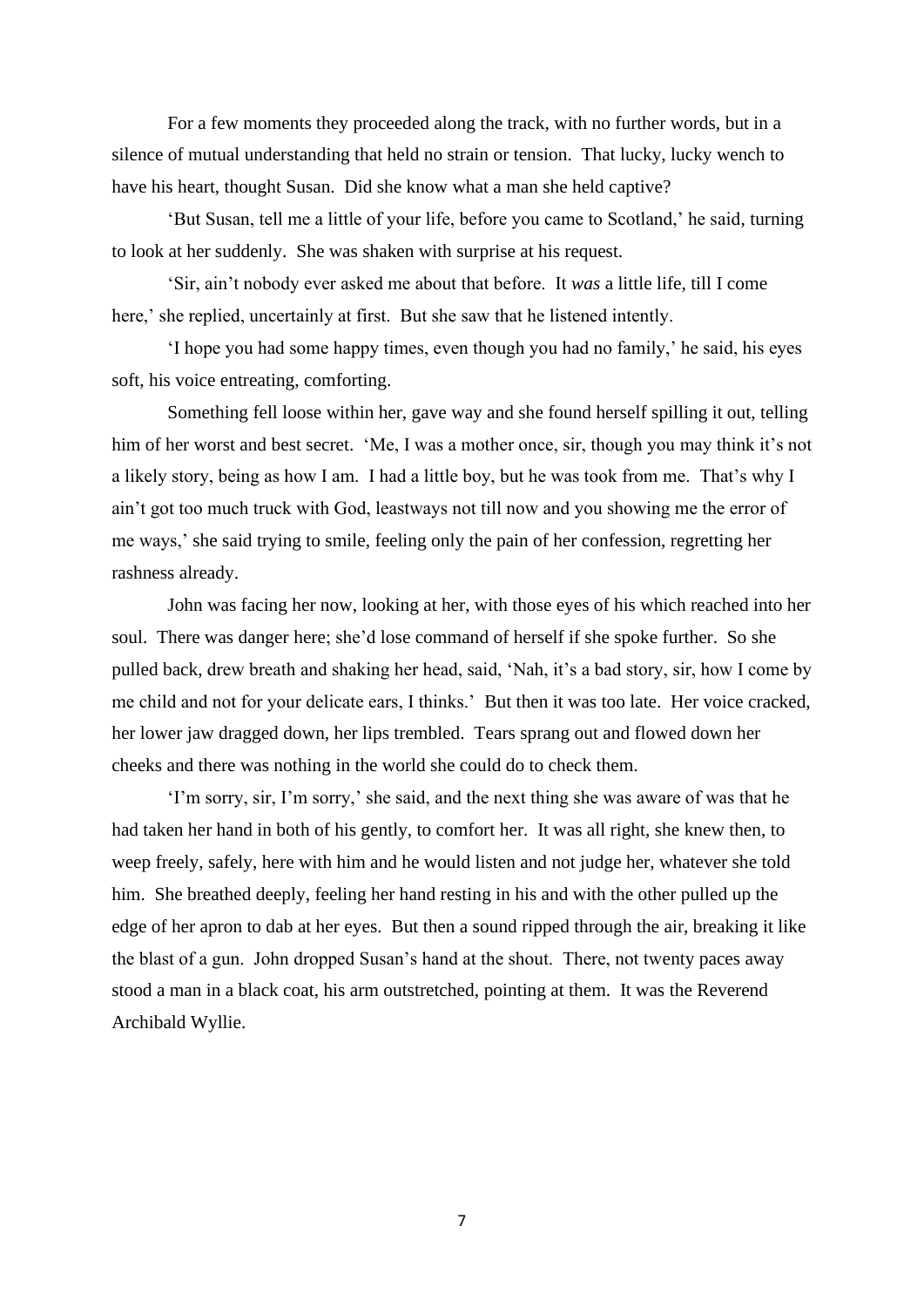### Chapter 20

### June 1697 Cambridge

Please God, make him not dead. Isobel felt the tight grip of panic in her chest. She ran to her father's side where he lay. There was no movement of his body. His face was a ghastly grey. Her mother sat on the floor at his side, stroking his hair, her fingers combing the wisps of it gently and reverently as for one who had just passed away.

'He fell, lassie. He stood here one moment right beside me and then―'Jean Fletcher's voice was a dry whisper. 'But look, see, is he not breathing?'

Their neighbour, the widow stood above them, letting slip a sigh of sympathy.

Isobel, clasping her father's shoulders, brought her cheek close to his mouth. 'Aye, mother. It's all right. I can feel the breath.'

'Mistress Fletcher,' said the widow, leaning down and uttering her advice in a whisper, 'there's Master Woodrow will come, for he has knowledge of seizures and what not. Shall I go seek him for you? He's brought many round from the palsies. I've seen it with me own eyes.'

Jean Fletcher, disabled by her fear and shock, looked at Isobel pleading for her daughter to decide on the best course of action.

'Aye, Mistress, if you would be so kind,' said Isobel, thinking that action of any sort was necessary, but ignorant of what succour the said Master Woodrow could offer.

Isobel looked at her father's face, eyes closed, his skin filmed with moisture.

'Mother,' she said, 'when did this happen?'

'Oh lassie, 'twas not long since. One moment, there he was, talking to me and the next, senseless where he fell.'

Isobel touched her father's forehead and pressed his hand in hers, speaking close to his ear. 'Father, father. Can you hear me?' His jaw twitched and Jean Fletcher gasped, her hand clamping Isobel's arm.

Some time later, Master Woodrow, the cunning man, arrived with a bag full of his potions and medicines. He helped them to lift David Fletcher on to Isobel's bed in the corner of the room. He trickled some drops of a yellow liquid on to a piece of muslin which he first dabbed on the sick man's forehead and then held beneath his nostrils. Next he drew out of his bag two bunches of dried grasses waving them in a circling movement around David Fletcher's head, before burying them beneath the bolster. A further administration of a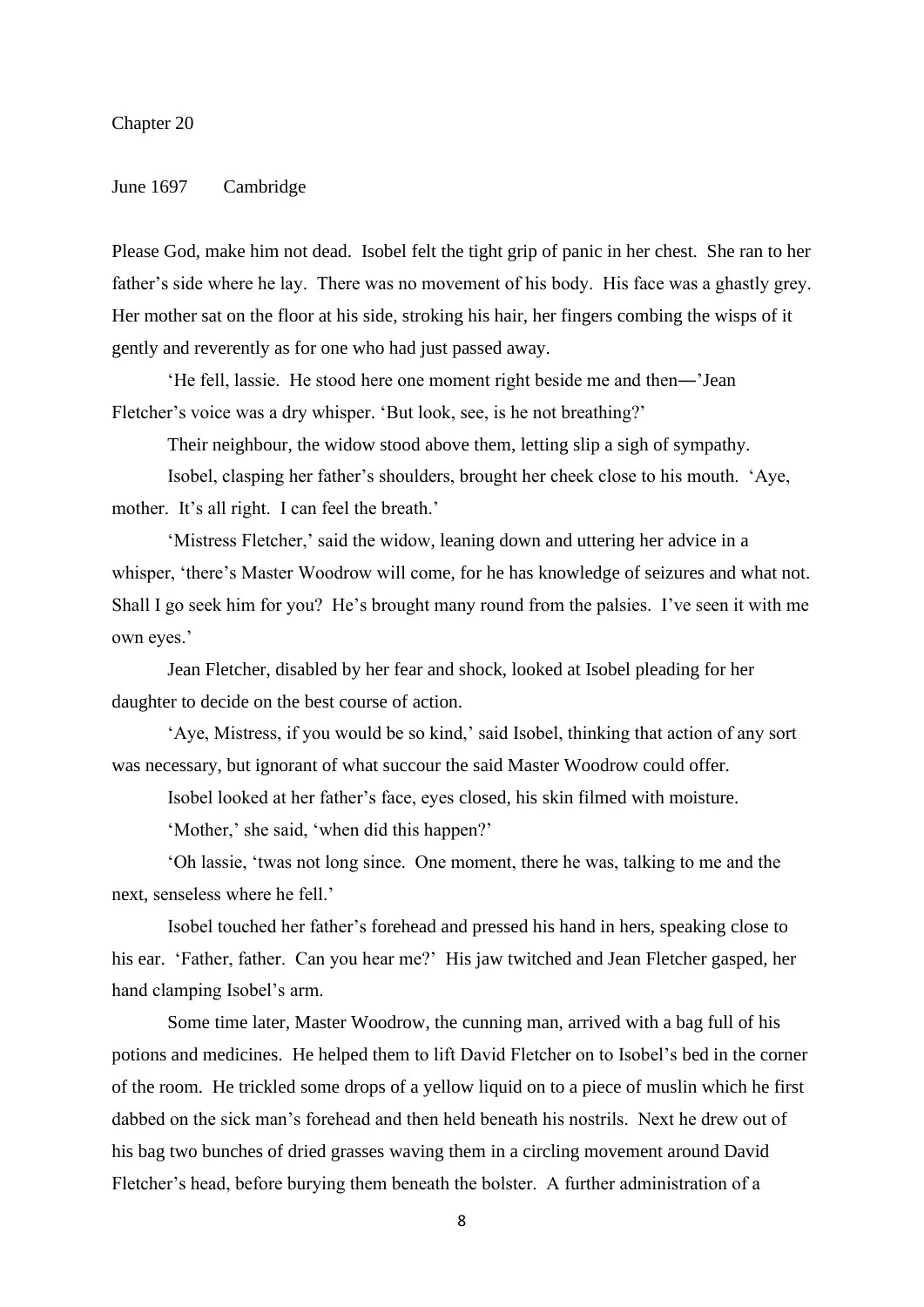pungent-smelling oily substance produced the response of a slight moan from the bookbinder and a twitching of his lips.

'See there, the tonic of Calamus does its work,' said the man, his beady eyes fixing on Isobel. 'I've seen it many times. It revives the nerves of the body, stirs them to action, see.'

'Aye', she said, 'I think he rallies. Thank you for your ministrations.'

The cunning man departed, six pence the richer, leaving Isobel and her mother alone for the night at David Fletcher's side. They stayed by him all through the night, only rising when the necessity arose to prepare drink and to take bread for their own sustenance, or to get fresh warm water to bathe his face as he lay.

'Isobel, lassie, what will become of us if your father's taken?' said Jean Fletcher.

'Mother, don't think it. Pray and hope. That's all we can do.'

Deep into the night's vigil, David Fletcher stirred again. Isobel, crouching at his side in a half sleep, roused herself. He was mouthing something, though the words were indistinct. She kissed him on the brow and squeezed his hand, which this time returned her pressure and the relief brought her a little rest at last.

By morning he was fully awake, but still had no strength to raise himself from his bed, as a paralysis gripped the right side of his face and body. His right eye was half closed, its lid folded, his arm and hand without sense or feeling. He could make only a few sounds and so indistinctly that neither Isobel nor Jean could grasp his meaning. They raised him up a little in the bed and propped him with bolsters so that he could take some water from a cup. Isobel, aware of the hour, knew she must leave for the workshop and reluctantly left her parents, running quickly through the grey morning streets.

She hoped Master Payne would not be in the workshop and was relieved to find only the journeymen there. Masters Ruddock and Smith looked up and acknowledged her with their familiar surly-friendly nods and she, pleased to slip into her corner without exchanging words, her mind too full of anguish and worry for conversation, took up her work. She saw how her hands trembled as she tried to thread the needle, once, twice, thrice and failed as her eyes blurred and she ended by stabbing the point into one finger and drawing blood.

'What's this?' said a voice behind her. The sound made her shudder and turn around.

Nicolas Payne's plump face was there, the ends of his curled wig swaying slightly with the movement as he bent his head towards her, peering at the bead of blood which grew to a bubble on her finger. The blood began to run and she reached for the end of her apron to dab it, but before she could do so, he had caught her hand in his.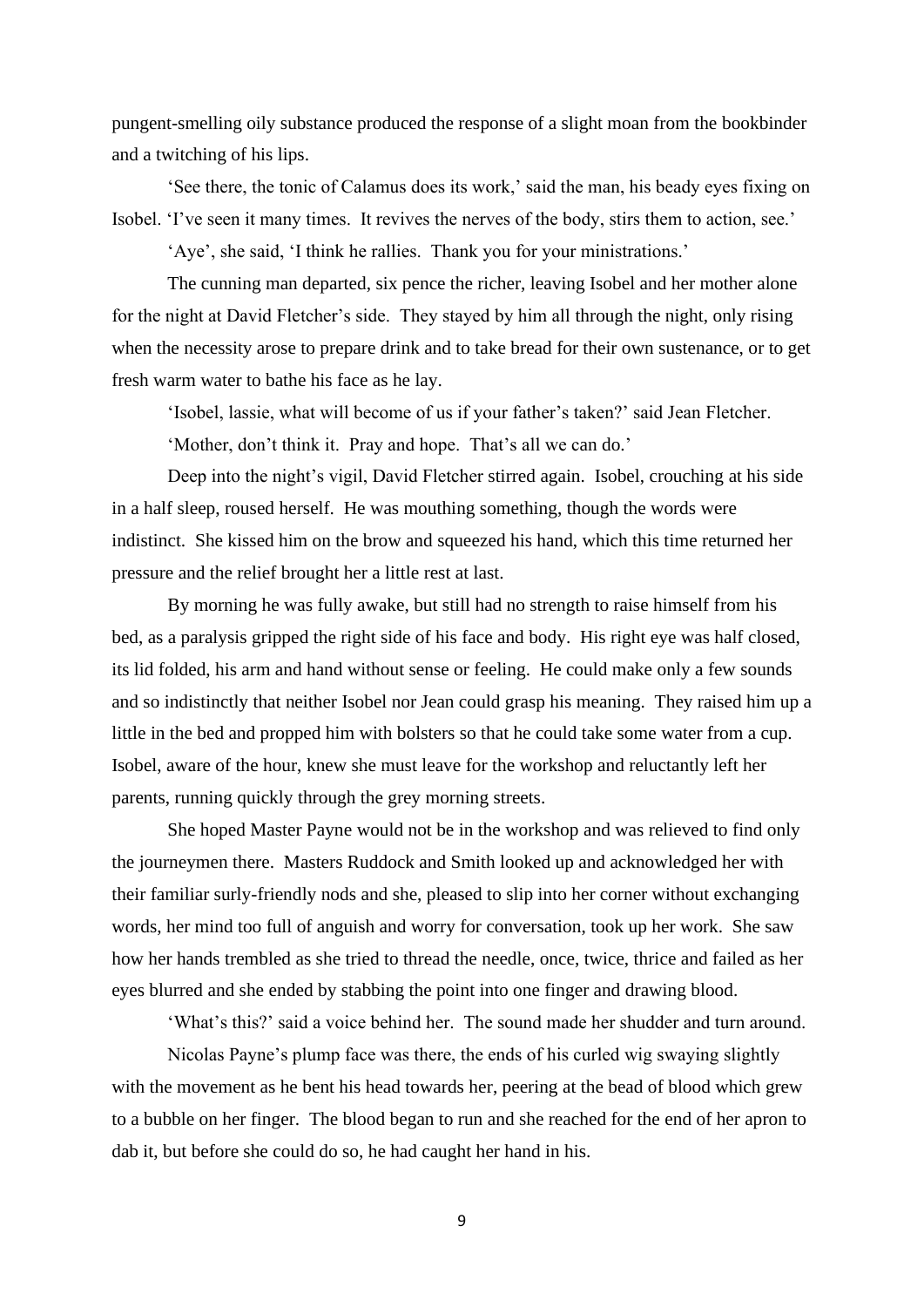'Take care, you must not let it drop upon the leaves,' he said and in one movement, thrust her finger between his lips and into his mouth. She felt the wet warmth and softness, then the hard edge of his teeth against her finger and then the strong sucking of his tongue.

Isobel blushed deeply, desperate to escape from him but not daring to pull back with the full strength of the revulsion she felt. Her face burned as she tugged to pull her hand free, but he held fast, capturing her wrist tightly with his other hand. His eyes were trained on her face and his lips pursed together as he sucked.

She pulled at her arm again, writhing her body. 'Master Payne, please. It's nothing,' she said and a moment later had retrieved her finger, whitened and damp but with no visible sign of blood.

'Why, I think you're not yourself today, Isobel,' her employer said, leaning closer to her.

'No, sir, pardon me. Something very bad has happened. I was distracted for a moment,' she blurted, hoping to divert his attention and finding that she could not hold back from telling him. 'My father was seized with a palsy last evening. He now lies sick at home.'

She heard her voice wavering and willed no tears to come. She must not show more weakness, not to him. He waited, poised like a plump cat, ready to pounce on her. 'But he is recovering, I'm glad to say,' she added too quickly.

'My dear, I'm glad to hear it. You are tired with watching all night, I can see.'

Isobel said nothing but wiped her hand briskly on her apron and turned to her bench and the half stitched leaves of the book.

'Now, my dear,' said Nicolas Payne, 'there's no need to play the unfeeling little wench with me. There's softness in you, I can see, a soft and luscious core.'

Isobel bit her lip and set her eyes on to her work, praying for him to leave her, but instead his voice assumed a tone of cloying sympathy.

'I'm deeply sorry to hear about your father, poor man. I suppose he cannot work. Pray give him my best wishes for a quick return to health and strength. I too know what it is to see a dear one suffer, for my own wife lies at death's door. I fear that her end may come soon, it grieves me to say.'

Isobel could not ignore this confession, though all she longed for was for him to leave her. She turned to him.

'I beg your pardon, Master Payne. I'm so taken up with my own worries, I give no thought to those of others.'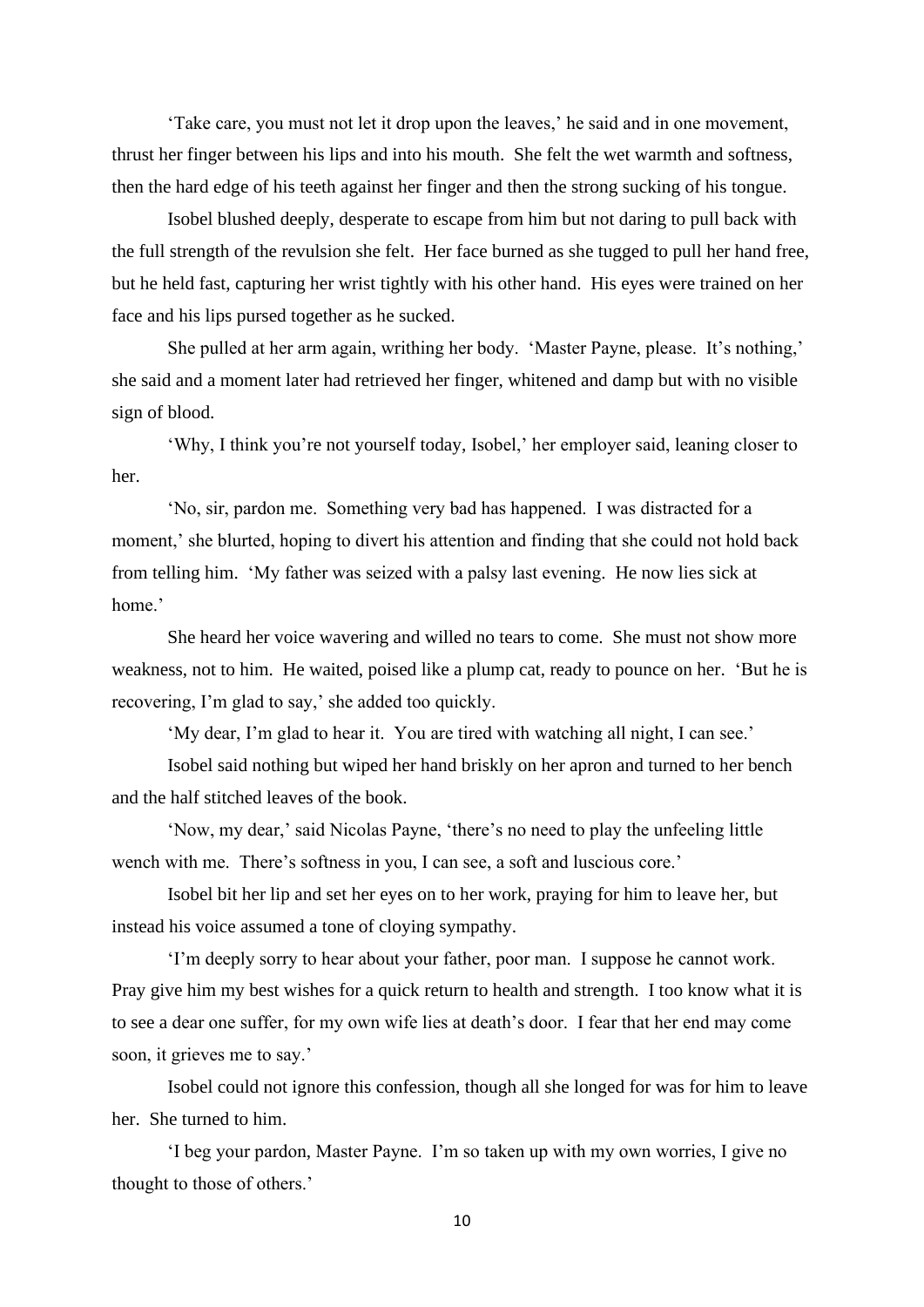'My dear, as I say you have such a soft heart,' he replied moving closer to her again. 'It is God's will. Let us pray that when it comes, her end is peaceful.'

'Amen to that,' said Isobel quietly, 'but I hope that you will still have the joy of more precious time with your wife in this world.'

So Isobel embarked on her long day, unable to rid herself of fears for her father, praying that he should not die in her absence. Nicolas Payne left the workshop straight after this encounter and to her relief did not return. She worked alone in her corner with only her troublesome thoughts as company. At the end of the day's work, she ran all the way back to their lodgings, bursting into the kitchen to find, to her delight, her father looking more like himself, sitting up and taking some broth.

'Lassie, we must give thanks to the Lord for preserving your father's life,' said Jean Fletcher. 'See how he's coming back to us. The widow says she's seen many folks rise up again after the palsy.'

But David Fletcher's face was twisted, slack on one side, and he struggled to mouth some words to her. Isobel knelt by him and held his left hand, pleased to feel it press her own.

'Father, you will be well again. All will be well,' she said, kissing him, though in his left eye there was the water of tears and no voice came from his throat. Isobel kissed her father again, then rose to help her mother prepare their supper.

Jean Fletcher, stirring the ingredients of the pot on the fire, her back to Isobel, suddenly spoke in a colder tone. 'A letter was delivered here to you today, Isobel.'

'Where is it?' asked Isobel knowing the only likely sender and feeling the shock of excitement strike at her.

'Here my lass,' said her mother turning to face her and pulling the paper from the pocket of her apron. 'And who is this that knows you are here, may I ask?'

Isobel coloured suddenly, dreading the inevitable confession. In the fragility and desperation of the moment she wanted to cause no further upset. She paused, meeting her mother's searching look.

'It's from John Wyllie,' she said quietly.

Her mother dropped the spoon on the table with a clatter and glanced at her husband, though he gave no sign that he had heard the exchange.

'How could ye, lassie?' whispered her mother urgently, 'You have been writing notes to that young man, he that betrayed Thomas?'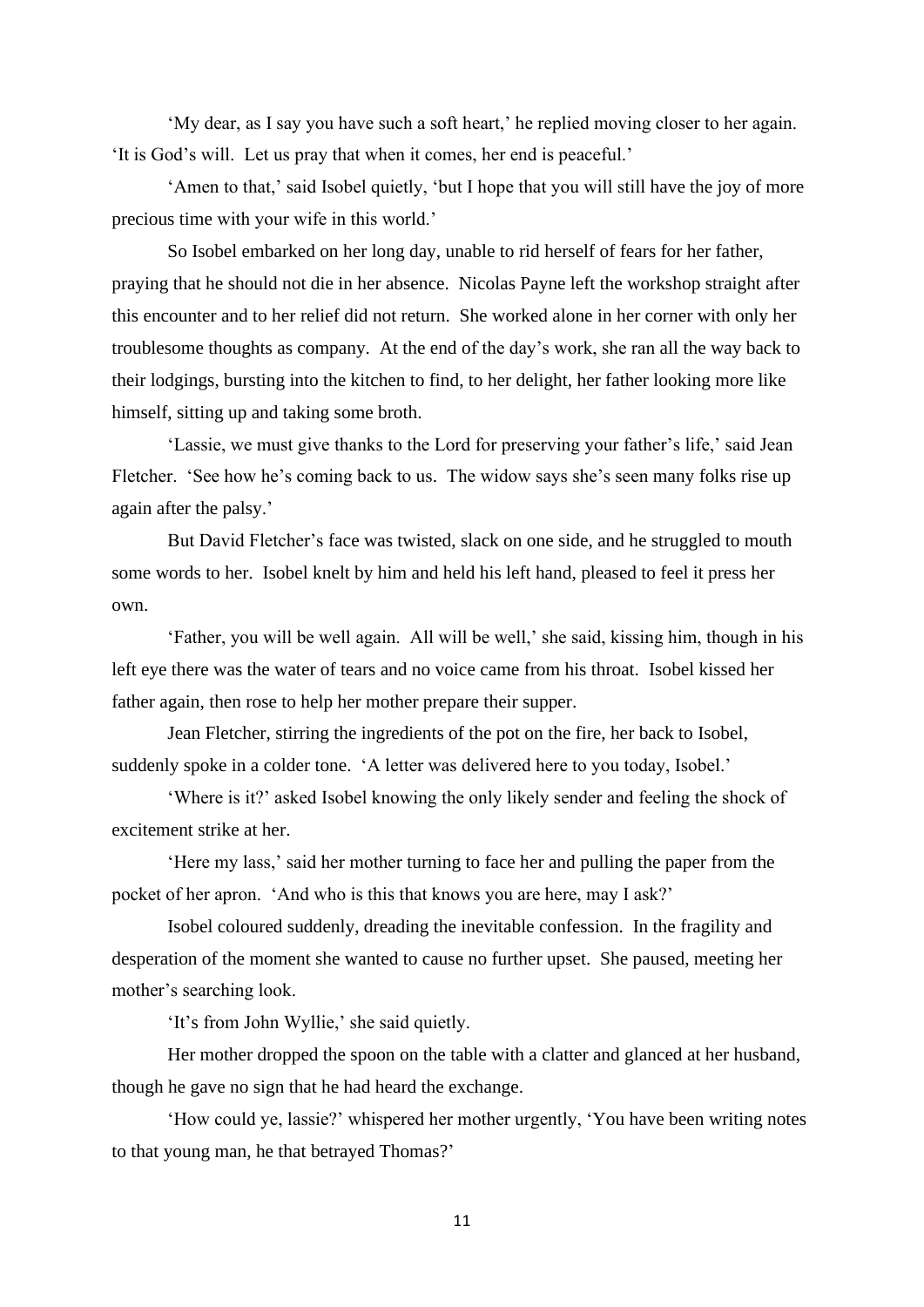'Mother, that's not the truth of it. He was named as accuser by another. Do you not remember how he pleaded for Thomas's life? Do you not recall his letter to the Lord Advocate?'

'Aye, right well I do, but it came too late. Thomas was rotting in the Tolbooth by then and that young man's name was there as witness against him.'

'Mother, please.'

'If it hadn't been for him and his like,' she muttered with a bitterness Isobel rarely heard, 'God knows, but all this might not have come upon us.'

'You're wrong! Don't cast blame where it shouldn't fall,' said Isobel, the anger and hurt quivering in her throat. Her father groaned and lifted his arm to them.

'See, it has moved your father,' said her mother in a sharp whisper.

Isobel ran to his side and kneeling by him, took his hand. 'Father, you remember John Wyllie. You liked him well, did you not?'

He moved his lips, his eye narrowing with the effort.

'Isobel,' cried her mother, 'will you leave him in peace. How could you distress him so with remembrances of that time? You would remind him of Thomas now? How could you?'

Isobel, exhausted from the day, stung by the injustice of her mother's accusation, hid her face against her father's chest, as she had done when a small child. She felt his hand move gently to her head, remove her cap and softly stroke her hair. She did not look at him but wept with relief and gratitude and held him tight.

That night Jean Fletcher bid Isobel sleep in their small chamber, as she insisted on keeping close to her husband throughout the night. Isobel, alone in the room, at last had a chance to open John's letter. By a white shaft of light at the window from a bright moon, she read his words to her.

# *Colinton, 20 th May*

#### *My Dearest Isobel,*

*I cannot express how much joy your letter brought to me. I am filled with hope that one day soon I may see you again. When thoughts of you flood my mind, which they so often do, my longing for you is almost more than I can bear. That you have regard for me is the most precious thing I have ever known……..*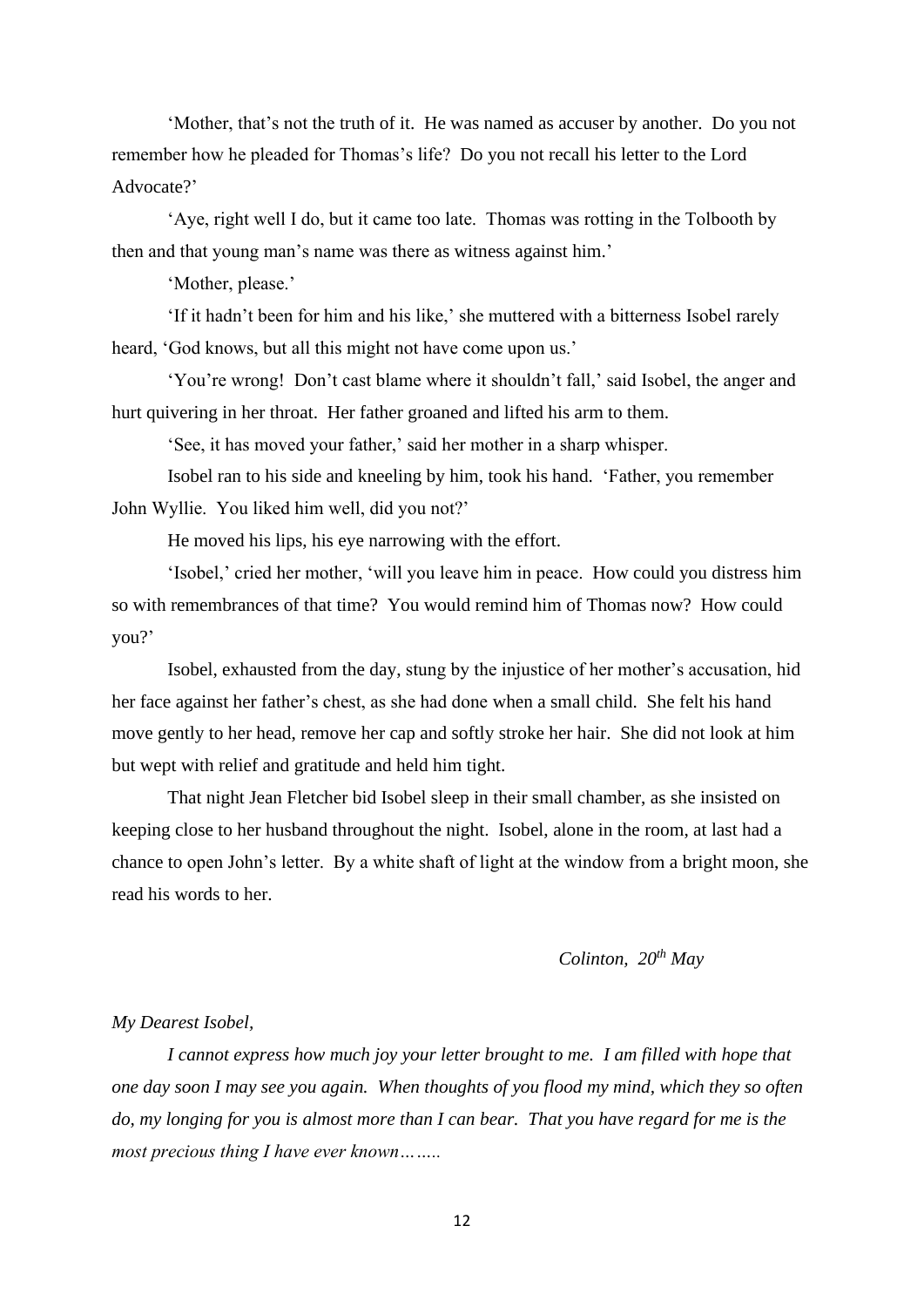For a moment nothing mattered, because John loved her still. Her father's illness, her mother's anger, nothing could blight the strength of their bond to each other. Her heart leapt to read his words, but she had such need of his love and kindness now. Could she beg him to come to her, she wondered. Then she read the rest of his letter. Guilt at her own selfish neediness struck her as she discovered the sadness that he himself had encountered, the poor drowned child, the very artist whose work she possessed and the dying minister who, it seems John loved almost like a father. She lay back on the bed exulting in the constancy of his love for her, filled with hope by his promise at the end.

*……..Isobel, it is my intent to come to you in your new city of Cambridge, and will as soon as my means will allow it. I cannot describe how your absence pains me, but through this pain my love for you is strengthened and enriched. May God guard you and keep you until such time, which only He knows, that we may meet again. You are ever in my thoughts and in the heart of your true friend*

# *John*

She picked up her pen and began to write, but the weariness of her body and mind overtook her, until she found her head drooping, her hand weak and her mind unable to harness a clear thought. She would have to leave off and finish it the next day.

David Fletcher's condition improved a little over the next week, so that he could sit up, speak a little more clearly and take meat again. His right side however, was as though frozen, weak with paralysis, his arm hanging loosely, his face dragged down. They had sent word to Lord Meddlicott that he was unable to work but received no acknowledgement nor any message in return. Isobel feared for her father. This vigorous man was now so reduced, so dependent and broken. What would it do to his mind to be incapable? Each evening she sat and read to him to distract him, but they had brought with them only a few books from Edinburgh. So one evening, when she saw signs of his restless frustration as he tried to speak, she picked up the bible and searched through its pages for a reading. But David Fletcher moaned, gesturing with his hand that she should set it aside, shaking his head and pointed to another volume, a small book of poetry. His body shook with the effort. Then he coughed and suddenly spoke clearly and distinctly, in his own voice.

'No, lassie. I want no scripture in my ear.'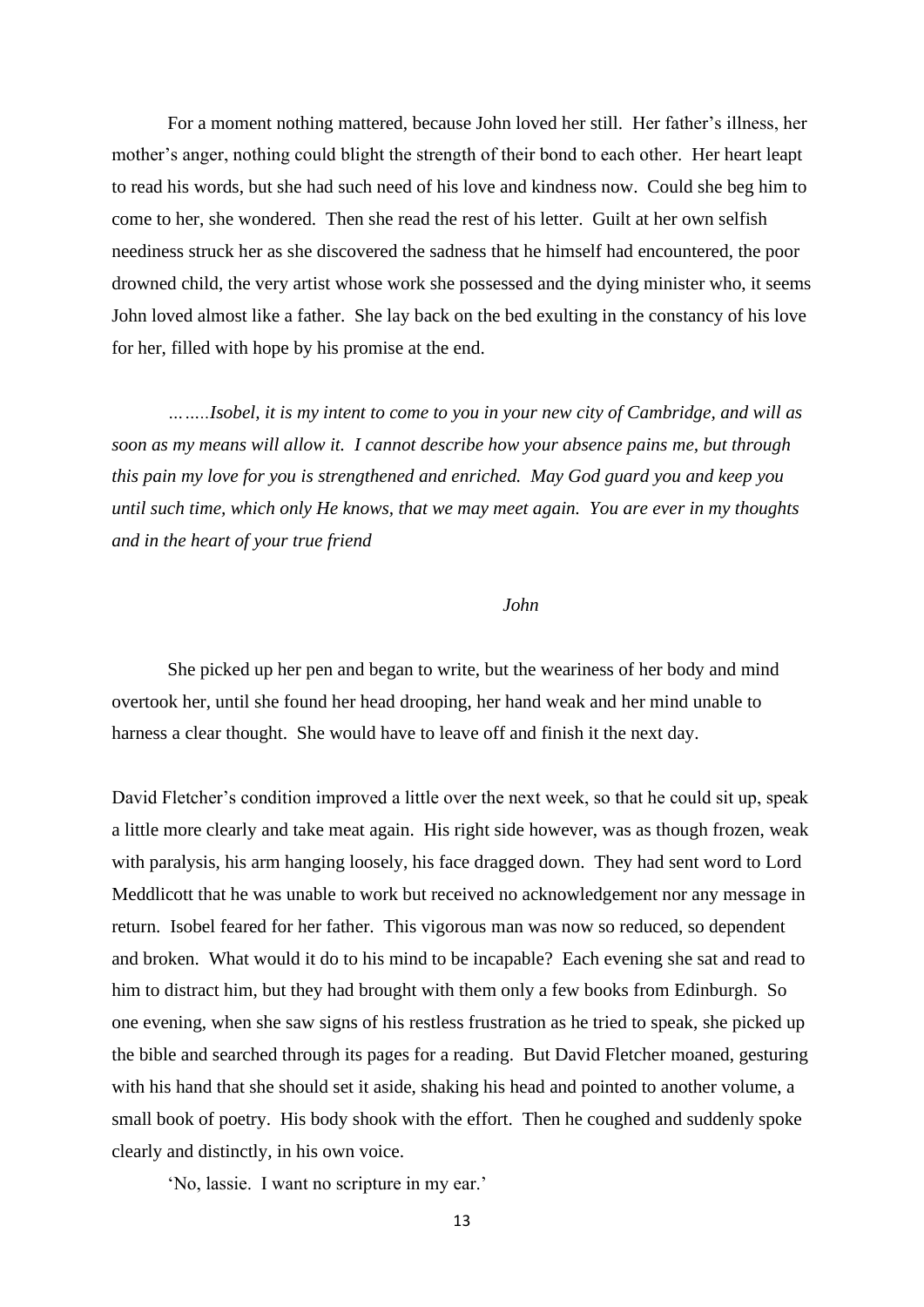Isobel kissed him, laughing with joy, even at this blasphemy, for it surely signalled his recovery. 'Say it again, father ,again, I beg of you. Say whatever you wish. Even mother won't mind such wicked talk.'

Jean Fletcher ran to his side and embraced her husband. 'God is merciful indeed,' she said, her face alight with pleasure and relief, 'and forgiving too.'

'Yes, and there is mystery in His mercy too,' said Isobel, almost to herself. Though her heart was lifted by this rallying of her father's, when she looked at him weakened and afflicted, Isobel knew the truth, that her father would never work again. What the future would be for them, she hardly dared to think.

Nicolas Payne's workshop was in darkness, the shutters open, but no candles lit when Isobel entered, more than a week after her father had been struck down. The two journeymen were at their benches while Joe, the apprentice swished carelessly at the floor with the broom. They looked up at she entered.

'There's news today,' said Master Ruddock, looking more gloomy than usual. 'Mistress Payne has passed away.' He bowed his head again to his work.

'God rest her soul,' said Isobel and the others muttered quiet 'amens'.

'Burying her today,' said Joe helpfully, his broom poised in the air.

Isobel said nothing more, for she had never set eyes upon the unfortunate Mistress Payne. She hoped that the woman's time with her husband had held some pleasure and love. She wondered also whether the wife had knowledge of her husband's lustful and inconstant nature.

The day passed calmly enough without the presence of either Master Payne or his son Francis and Isobel was pleased for the chance to withdraw into her own thoughts as she worked. She was struck by a wave of homesickness for the city of Edinburgh and thought of John, recalling the times they had gone together through the streets. So engaged in talk, they had noticed nothing else but each other. Would she were back there now, before those terrible times, the death of Thomas and all its aftermath.

She tried to shake herself from this futile reverie, these foolish regrets and turned her mind instead to the future, the comfort of imagining what might come to pass, if only fortune would look kindly on them. Her father would recover, John would secure another post. Nicolas Payne would give her the finishing work which she so loved and a rise in wages so that she could save enough to take them all back to Scotland. She and John would be joined as man and wife. She smiled at this, thinking it just as much folly as her longing for times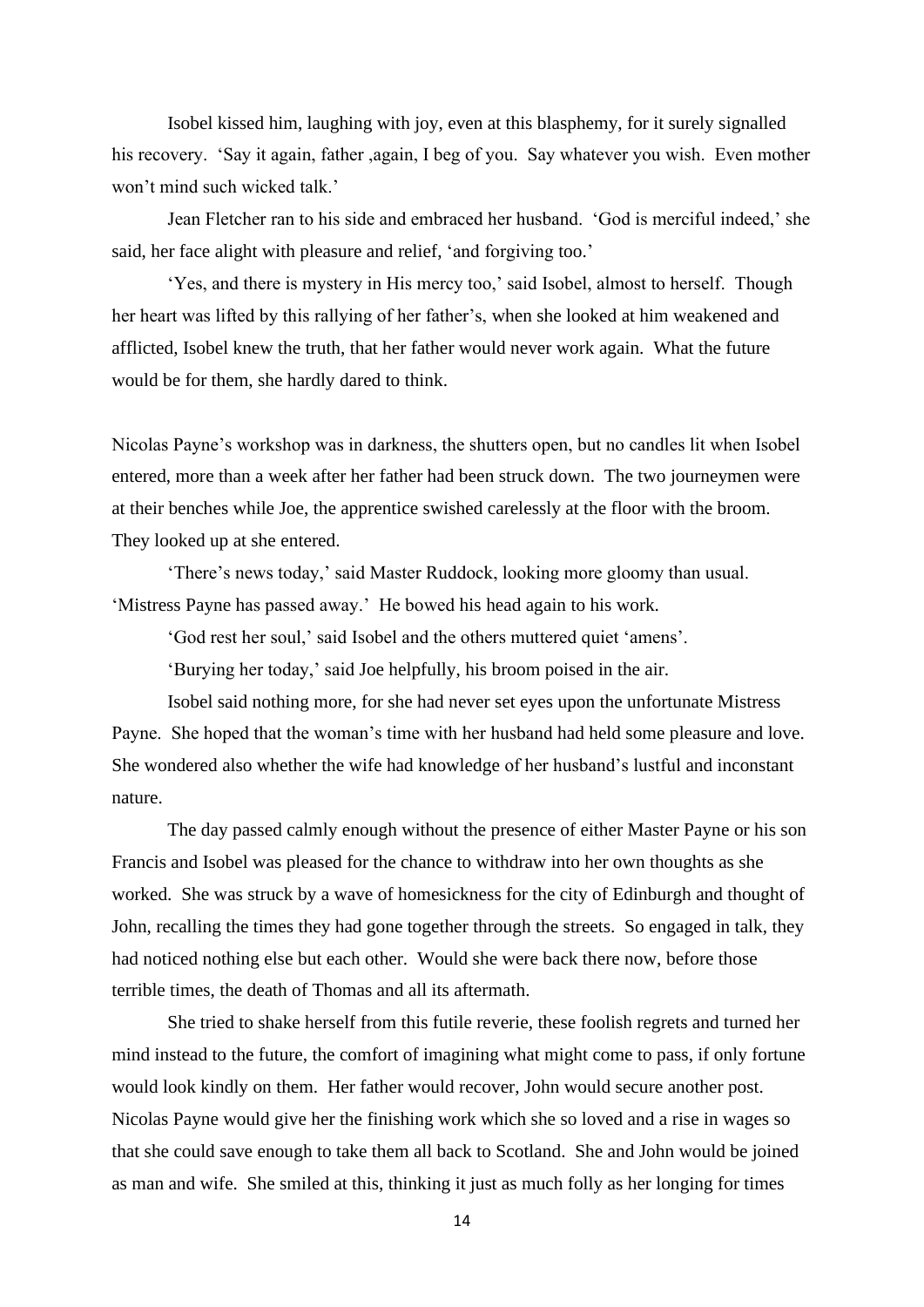past. What a ridiculous creature she was to conjure such fancies when none knew her destiny but God. Imagining these foolish things was as like to bring them to pass as dropping a bawbee in a wishing well: useless, vain and sinful. She was so engrossed in her daydreams, however, that she started to hear the voice of Nicolas Payne close by her.

He and his son stood in the doorway of the workshop, both clad in black, though the Master bookbinder wore lace at the throat and a fine feathered hat. His son, squat and plump at his side, was clad in black silk breeches too tight for his thighs. Isobel rose from her stool.

'Master Payne, I'm sorry to hear of your loss. May God comfort you at this time.'

Nicolas Payne nodded, pursing his lips and taking a step towards her. 'Thank you for your kind words,' he said in a tone of affected dullness.

Isobel saw Francis Payne's face, his mouth curled up at the corners in a smirk, even on this occasion. Not wishing for any further conversation, Isobel resumed her seat and turned again to her work.

'She was a poor, sick soul, a frail woman, a weak woman,' said her employer.

Isobel heard Nicolas Payne's voice coming closer. 'She was not as a true wife should be, no not for many years,' he said almost as if to himself, but he was beside her now so that she caught the wheeze of his breathing.

'I hope that her suffering was not too great,' said Isobel quietly, glancing at him and seeing his eyes upon her. His look was hardly that of a man in mourning for his wife. He stood for a moment in silence and Isobel kept her eyes trained on her work. She heard him sigh heavily.

'Well, good evening. Tomorrow I begin my solitary life as a widower,' he said. Isobel did not look up to see them go, but held her breath until she heard the door close. Now she heaved a sigh to have them gone. If only the normally reticent journeyman Master Ruddock had not made his parting remark, her day would have finished passably well. He came near to her bench on his way out of the shop, looking at her with his mournful eyes. 'Take care, lass. Take care,' he said.

Isobel ran home again, eager to clear the anguish from her brain by distancing herself from the workshop, keen to see her father again, hoping to find him even more recovered. She was pleased to discover him in a chair by the fire and her mother cutting onions for supper.

'Father, how are you faring?' said Isobel, noting a greater animation in his eyes. 'Lassie,' he said, 'you're fair glowing. Have ye been running all the way home?'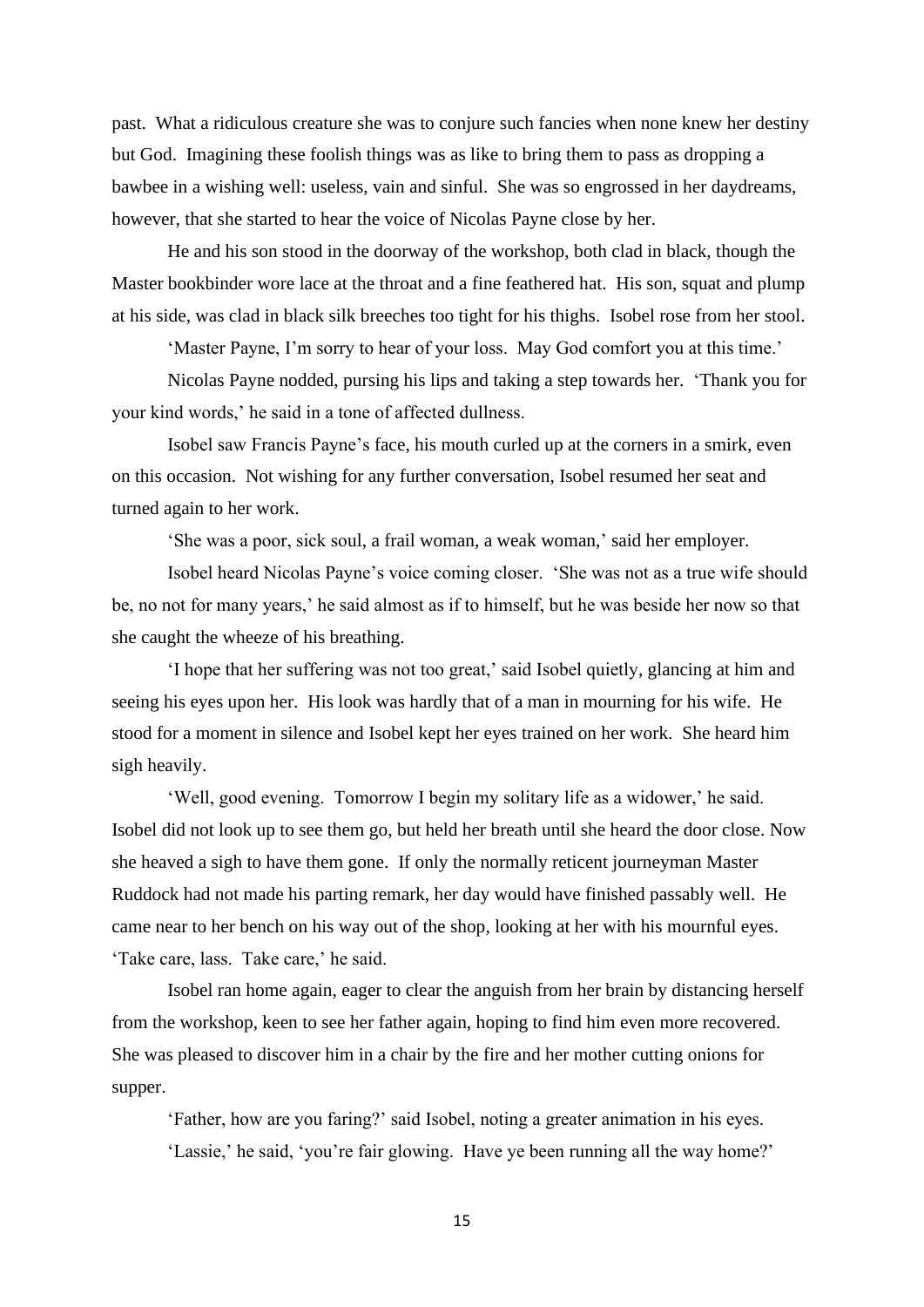Isobel laughed and kissed him. 'Aye, father,' she said, 'and was it not worth the hurry?'

She then caught sight of a letter on the table lying by the peeled onions. Jean Fletcher turned and met Isobel's eye.

'Aye, it's for you,' she said, through pursed lips, though her voice carried no rebuke this time. But if it had, her mother's displeasure was a small price to pay for the letter Isobel so desired. Her father's recovery seemed to have dispelled at least some of her mother's anger at her correspondence with John. She took up the letter and plunged it into her pocket, relishing the thought of its content and her later pleasure in reading it alone. Could it contain news of his visit to Cambridge, she wondered. She hardly dared to hope.

Their supper that night was not as dismal than of late and Isobel found her spirits lifted, though Jean Fletcher's face still wore the furrows of anxiety. As David Fletcher dozed, Jean whispered to Isobel in the corner of the small, cluttered room which had become their home.

'Isobel, your father will never work again. That we should have come to this near breaks my heart.'

'Mother, don't fret. I have a wage and employment safe as any man's and you have your needlework. We'll not starve. Come let's be grateful, for we're more fortunate than many.'

'Aye, Isobel, you're a good lass and a dutiful daughter to us. But here you are toiling your young life all away. You should be married to a good man and have bairns of your own. You've surely no hope of that minister's son. You must look mayhap for an Englishman.'

'Mother, you'd have me seek out any fellow that's willing?' said Isobel, irked by her mother's comments.

'No, lassie, but −. Well, you can't be a bookbinder for ever. You need−'

'Why not?' said Isobel getting up quickly and throwing down the sock she was knitting. 'You know nothing of what I need and want−. I'm going to bed.' The shrillness of her voice caused her father to stir.

'Wheesht and get you gone,' said her mother crossly.

Isobel withdrew to the small chamber, glad to escape to solitude at last, but her anticipation of the pleasure of reading John's letter felt soured by her pettish exchange with her mother. John's words would restore her, she knew. She took the letter from her pocket, noting that the writing seemed more irregular and rougher than his usual immaculate hand.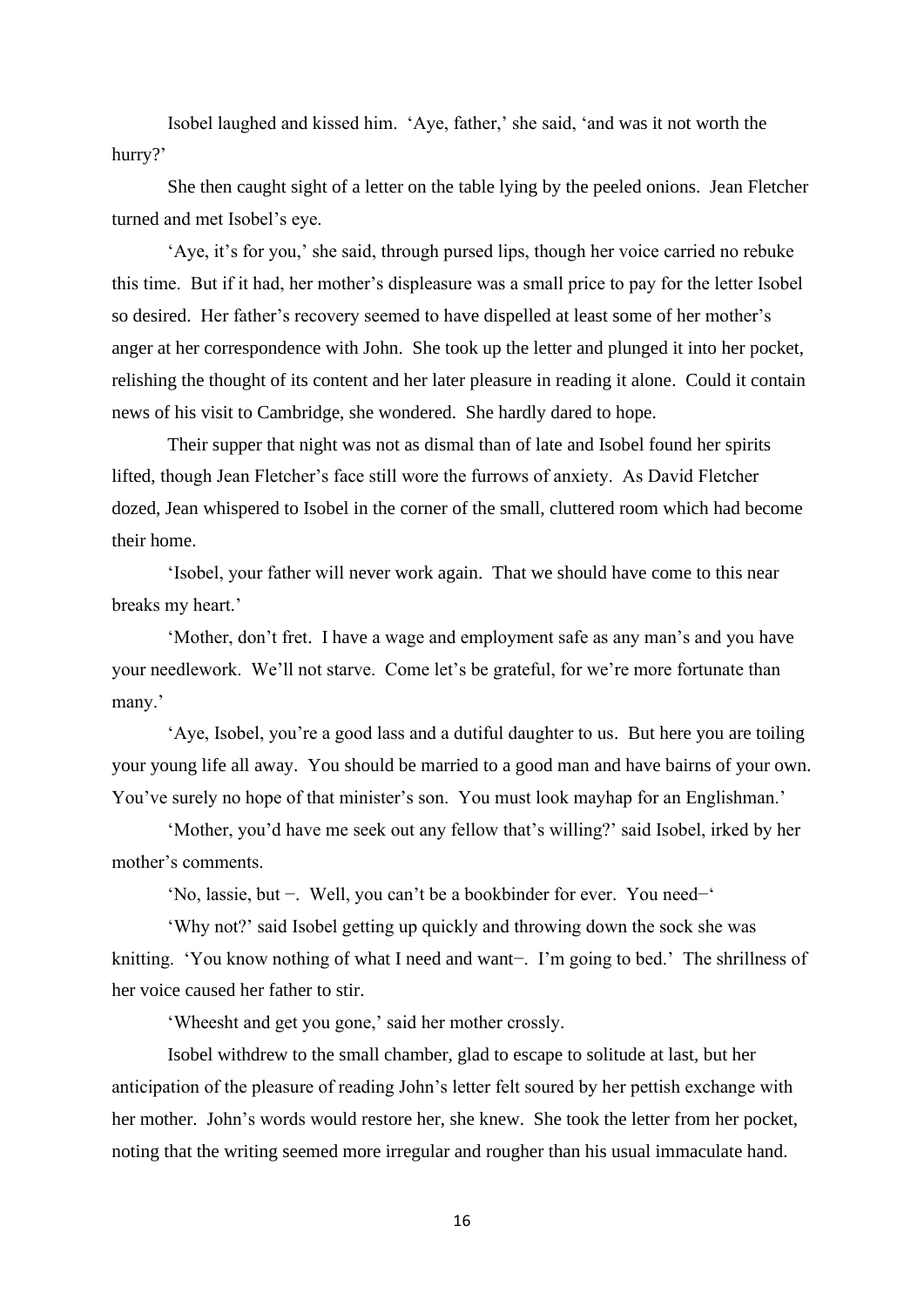*My Dearest Isobel,*

*Forgive this hasty note, whose brevity is born of necessity and not from any lessening of my love and longing for you. I am forced to remove myself from my position as schoolmaster at Colinton parish for reasons too long and distressing to convey to you here. I will relate to you the sorry tale in my next letter. As I find myself again in the city of Edinburgh, I beg you to write to me care of the White Horse Inn, Canongate, as I would not for my life miss a communication from you.* 

*Now that I am without means, until I can secure another post, I cannot come to you soon as I had hoped. Isobel, will we ever meet again? I pray for it daily and for the strength to keep my promise to you. God bless you and keep you.*

## *John*

Shocked with disappointment and worry for John, she wondered what possible misfortune could have struck to make him leave his post. How foolishly they had hoped and desired, in the heat of their love, that fortune would be kind to them. At every turn was an obstacle, and every event a force which drove them apart. If only they could be together they could face whatever trials were visited upon them. But she was mad even to imagine the impossible. She found paper and ink and took the only action which lay in her power.

### *Peas Hill, Cambridge*

#### *Dearest John,*

*I am so sorry to hear of your changed situation, but trust fully in your talents and abilities to lead you to another post. Do not despair, I beg of you. Our love is stronger than the pains which fall upon us…………..*

The next day Isobel arrived at the workshop to find a large pile of leaves for stitching, a new commission for one of the college libraries.

'Keep you busy today, that will,' said the journeyman.

'But am I not always busy, Master Ruddock?' said Isobel with a lightness meant to challenge him, for he was a dour soul of a steadily unmovable humour.

Remarkably, his mouth flickered slightly into a smile and he scratched his head as though touched with embarrassment. 'Well, 'tis true, I've not seen a worker such as you afore,' he mumbled and went to his bench at the other side of the workshop.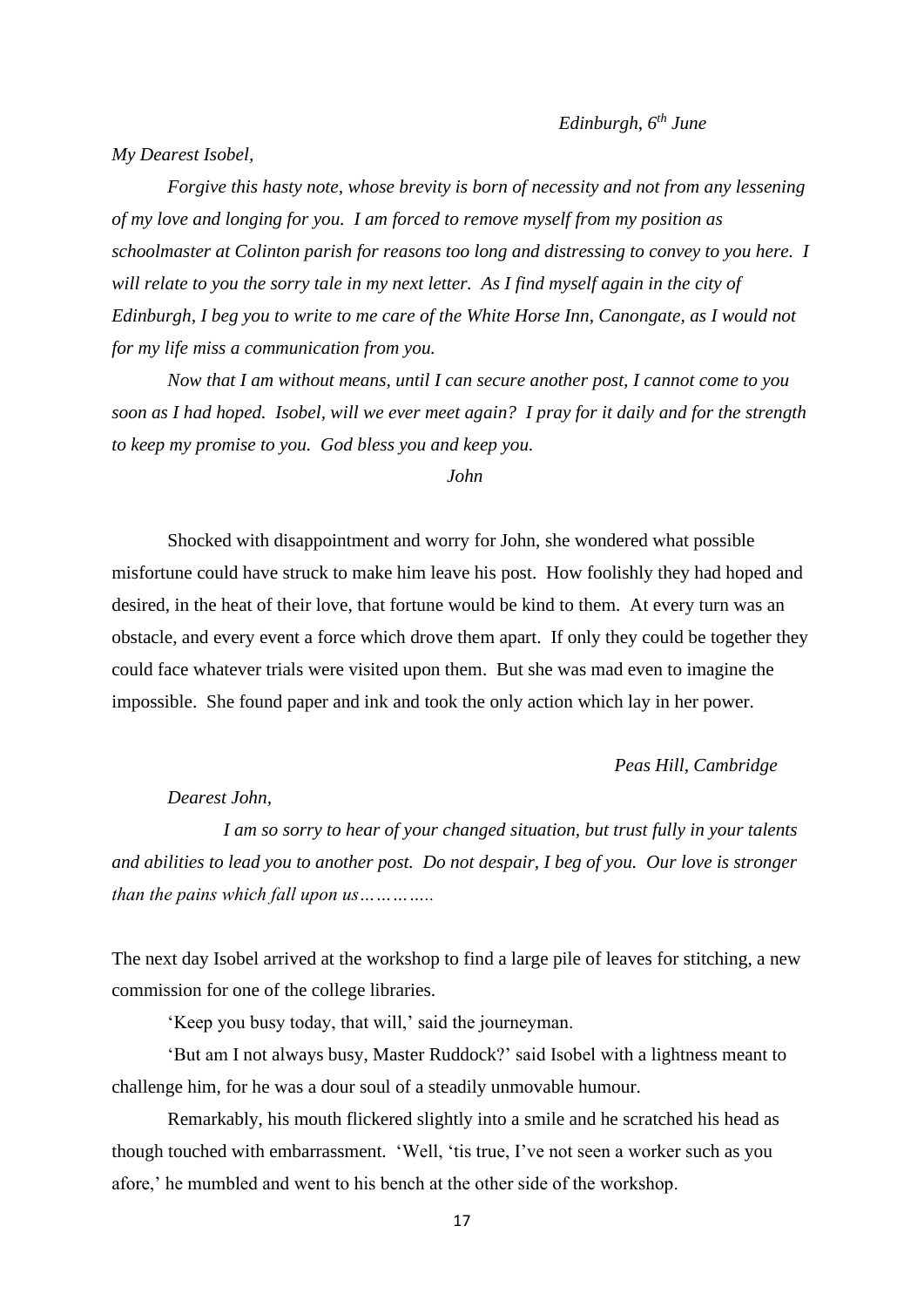'Especially not a woman, Master Ruddock,' she called over to him, unable to resist the comment, which provoked another half-concealed smile from the journeyman.

The afternoon had almost gone, but Isobel still had much to do. She had to wait to remove a book from the lying press for she knew it was an urgent job which could not be left until the next day. The light was fading as clouds gathered, blotting out the sun in readiness for a storm. The air was heavy with the threat of it.

'You're not meaning to stay on here? 'Tis late,' said Master Ruddock as he made ready to depart, the others having left some time ago.

'I have some unfinished work, Master Ruddock,' said Isobel. 'I would rather stay and see an end to it, for there will be more tomorrow, no doubt.'

'You shame me, young Mistress, with your love of labour,' said the journeyman. 'But listen, the weather turns foul. I'll stay and help, to get it done with more speed.'

Isobel was touched by his offer, though she could tell that he hoped she would not accept and heard the rising howl of the wind outside.

'Thank you, Master Ruddock. You are very kind. But there's really no need. I'm used to these labours, for in our workshop in Edinburgh I would sometimes carry on well into the night.'

He nodded and sighing, put on his hat and left Isobel alone in the workshop. She would be here for some time, completing these volumes but at least she might let the rain pass before her return home. The wind blew an outside shutter hard against the wall of the building with a sharp crack. Another blast pummelled the window and the first drops of rain splashed on to the glass. She did not look up at the next clatter of a door banging. It was not until Nicolas Payne was standing at her side that she realised that the last sound had been the opening and shutting of the door and that her employer had entered.

'What dedication,' he announced and Isobel started with the shock of seeing him. 'Mistress Fletcher, you impress me greatly,' he said with a smile embedded in his cheeks.

'It is my duty and my work. I have a pride in it,' she said, inwardly bewailing her conscientious spirit and heartily wishing she had left the work unfinished.

'I don't mean your work, you foolish girl,' he said coming closer.

Isobel was struck with shock at this sudden appearance and the threatening familiarity in his manner. His wife's death and business matters had kept him away for some days so that her dread of him, even in that short time, had seem to diminish. Now here he was again, triumphing it seemed, in finding her alone. Fear crept over her and her skin prickled as he spoke.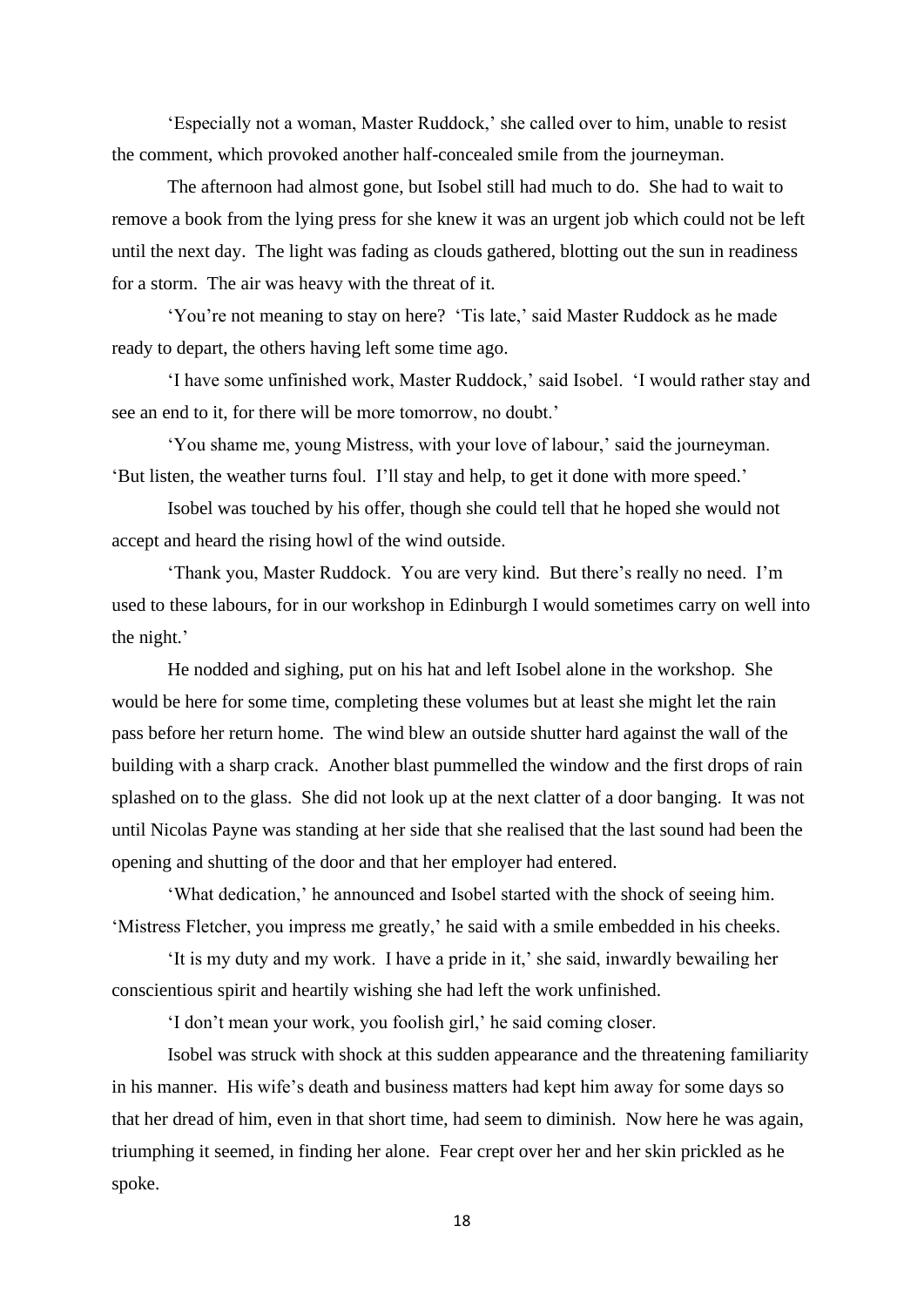'Can't you see, you tempting little minx, how I adore you? Don't you see what you have made me?'

'Master Payne, I've never given you cause to… never meant….' she stuttered, shrinking from him.

'No, don't be so modest. Come here to me. Let me look at you,' he persisted and the next she knew he had clutched and imprisoned her wrist in his grip.

She pulled against him, twisting her hand, feeling anger rise in her now to join her fear.

'Master Payne, let me go, I pray you, let me go.'

He released her, seeing that she was in earnest and stood back from her, bowing his head in mock shame, which turned Isobel's fear to fury.

'You have no right to treat me as though I were yours for the taking, a thing which you can use at will,' she said as steadily as she could. As soon as the words were out she regretted them, for his face darkened and his brow creased in anger. He was her employer and held her livelihood in his hands.

But to her surprise, the frown dropped from his face as quickly as it had appeared and he shook his head.

'Pardon me, Isobel, may I call you by your lovely name? I cannot help my feelings. I find myself transported by your beauty. Just the look of you here each day is driving me to distraction.'

'Master Payne,' she said relenting a little, thinking that perhaps his fault was only lack of control. 'It is not proper to speak to me like this. You have only just buried your poor wife.' She felt a small measure of power return, but her wrist where he had held her still smarted and stung with pain.

He bowed his head and suddenly sat down on a stool by the bench, his back rounded, his face in his hands. He seemed to her for a moment like a sulky child reprimanded for a misdemeanour. But then he looked up at her again, his eyes dark and determined.

'Isobel,' he resumed in a slow and deliberate tone, 'I'm in torment because of you. I cannot declare it in any other way. Will you be my wife?'

Isobel's mind ran frantically to find a response. The pause, though brief gave her some chance to form it before she spoke. 'Master Payne, I am much flattered that you should consider me a suitable partner, but I fear that I must decline.'

'For what reason?' he spluttered, rising from the stool, his plump cheeks quivering, his colour rising.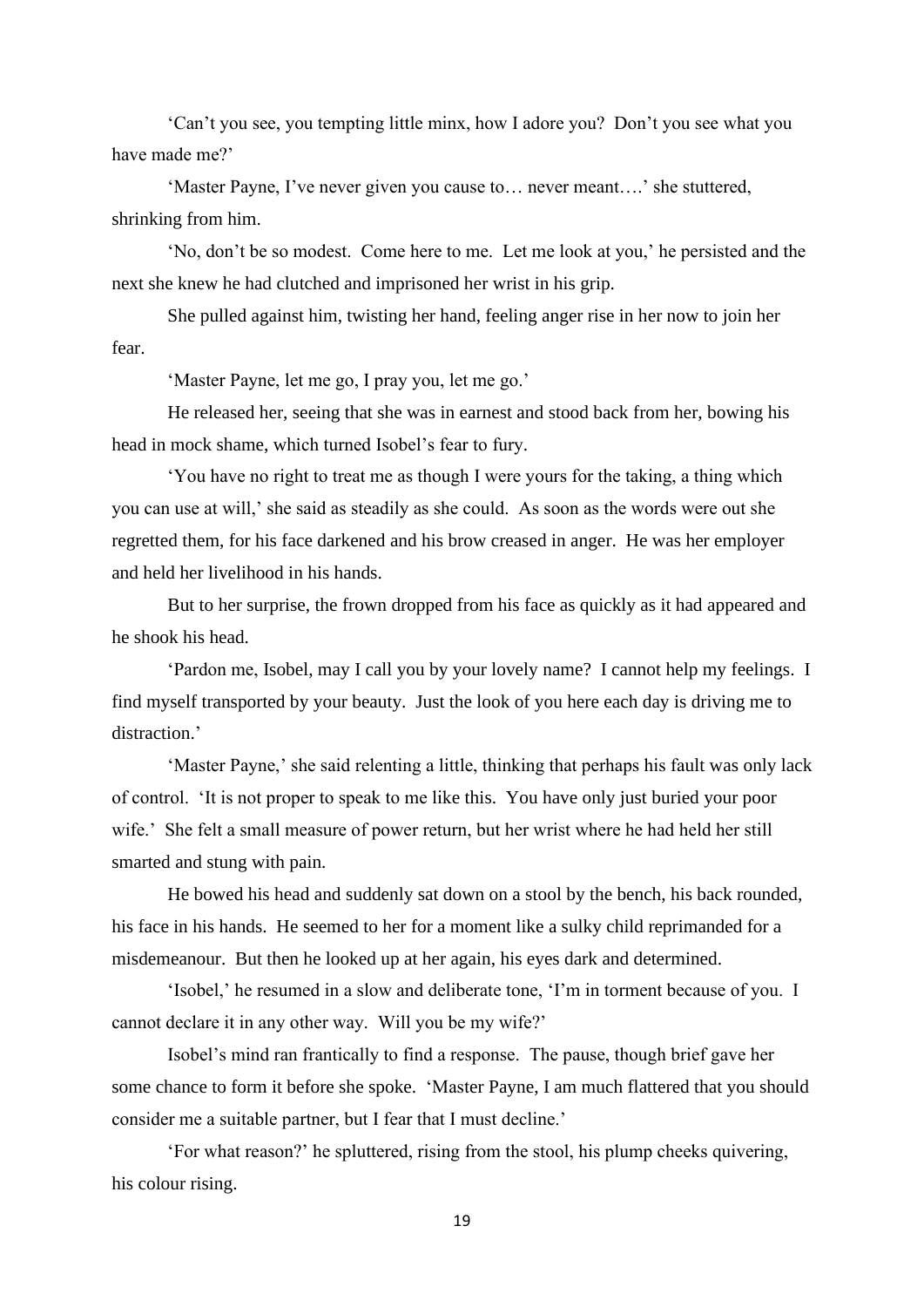'I have to tell you, Master Payne, that there is someone else who has won my affection.'

'And where is he? Who is he?' He leapt to his feet and advanced on her. 'Some wild Scotchman, I suppose. If so, he's far from here.'

His mouth formed itself into a snarl. Isobel was struck then by her own simplicity in believing his feigned modesty and repentance. Another gust of wind banged the shutter outside again and Nicolas Payne swore under his breath.

'Are you betrothed to this fellow?'

Isobel could make no reply.

'Are you? Tell me. Are you bound in a contract with this man?'

'We are joined by bonds much stronger than those of the law, by love and respect for each other.'

'Damn him! Damn his soul!' he cried, 'No man can feel love as I do. Where is he now, this fellow, he that you are bound to, eh? Why does he not care for you, as I would?'

Isobel had to escape and there was only pleading left to her. 'Master Payne. I must go home. Please sir, let me go, I beg of you.'

'Nonsense, you cannot go out in this storm,' he retorted, his voice dull with spent rage. 'Sit, Isobel. Let us talk. You must hear me.'

This command seemed less violent and more of an entreaty for her to remain. So she sat still, but at a distance from him, to evade his heavy presence, to avoid his breath, to be out of the reach of his hands.

'Isobel, consider my offer carefully, like the sensible girl I know you to be. I offer you a comfortable life. I am a prosperous man as you know and Master of the Guild. I am much respected in this city. I could give you and your poor parents a life free from worry, a life of comfort. Think, just think of your poor father and mother. Your father is unfit to earn his own bread. But I am more than happy to provide for you all, I swear it. All worries will be lifted from you. And for myself I will love you and cherish you. Think, Isobel what I offer.'

Isobel looked at his face, searching there for a mark of sincerity, for a sign of something that she could admire or respect and found only a shifting of the eyes, a flitting attention to her, a feigned frown of concern. She could say nothing to him, but bent her head to avoid his gaze, aware of a sickening realisation that what he offered was more than many women could ever dream of. What folly and wickedness was it in her not to entertain such a marriage, to save her parents, to secure her future?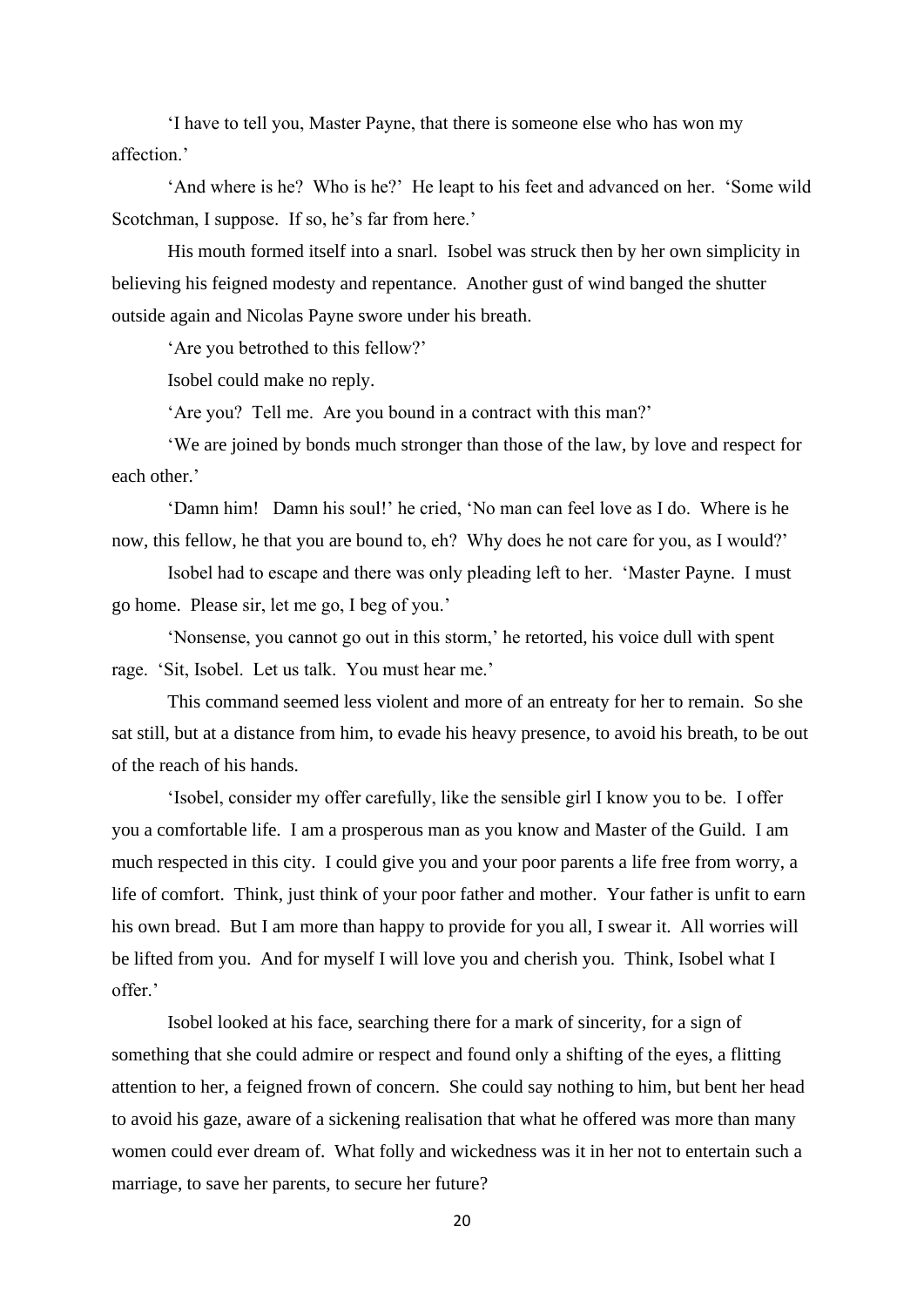He seemed to take her silence as a sign of compliance and rising, came to her, kneeling down at her feet and reaching for her hand. She did not repulse him this time, as the exhaustion of the evening's events had drained from her the force to resist. He raised her hand to his lips which were parted, their sticky moistness causing her to wince.

'No, I cannot,' she said quietly. 'Master Payne…'

'Isobel, take care,' he replied, with something of a warning creeping into his voice, though he spoke almost in a whisper. 'We will speak no more of it tonight. I see that you are uneasy and tired from your toil and your womanly cares. Just consider well before you give your answer. Think deeply of what suffering your refusal may bring.'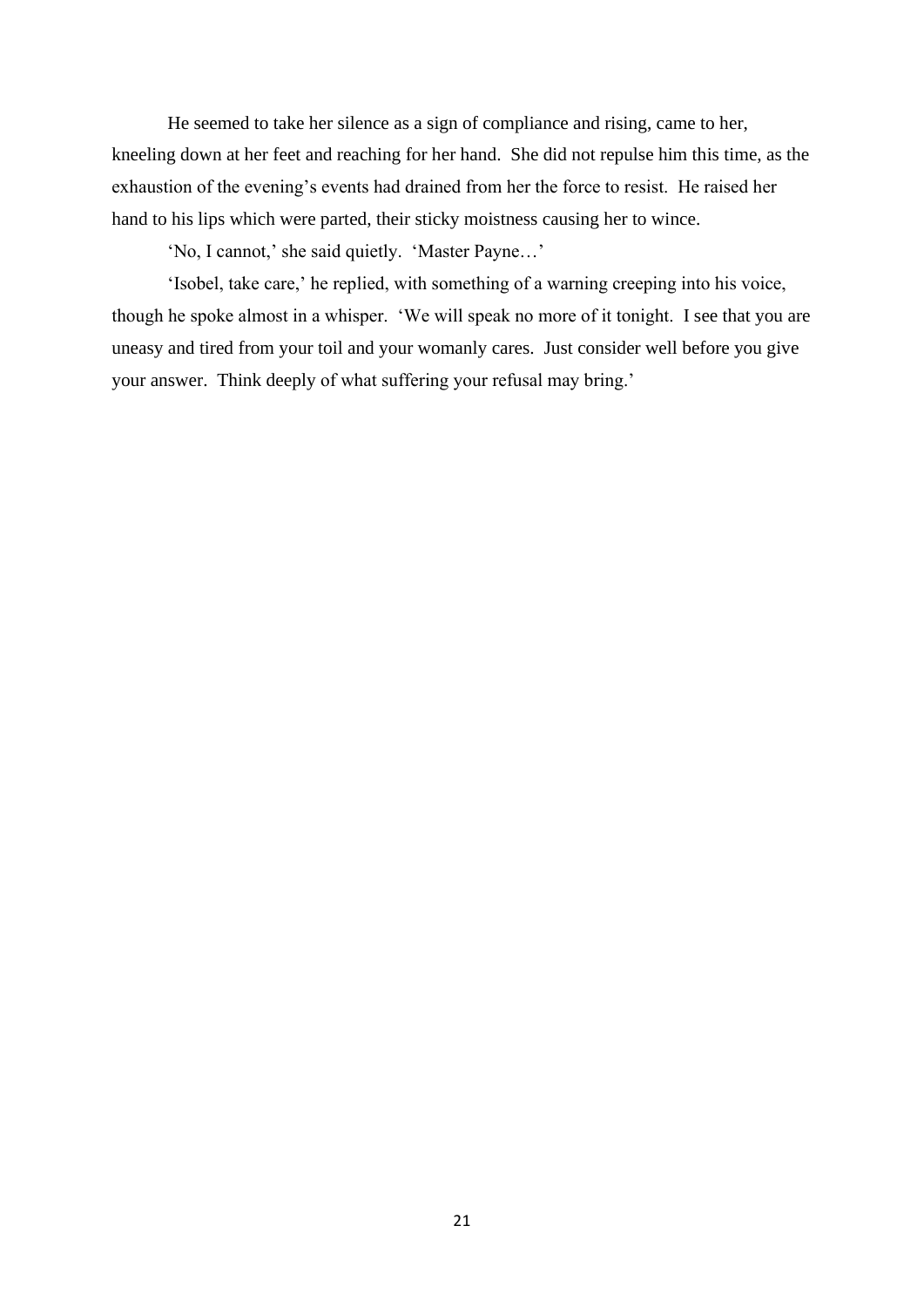## Chapter 21

# June - Colinton

'I put to you that this man before us is not fit to guide the young, to show them the way to godliness. Rather, he would pollute their minds with the filth of his own sinful nature.'

The Reverend Wyllie, seated at the end of the long table in the session chamber of the manse, addressed the line of stern-faced elders. John, standing before them, felt his courage shrink as it had so often in the past, under the gaze of his father's blame. John's strongest ally in the Kirk Session lay newly dead in his coffin in the parlour of the manse. Raw grief added to John's despair at this accusation and its likely outcome. There remained only the voices of poor cottars and their children to speak for him, and those gathered in the room that day looked cowed and uncertain, listening in silence as he was denounced by his own father.

'John Wyllie,' said a thin-faced elder, whom John recognised as a hay merchant from a farm at the border of the parish, 'you are brought here to answer charges of lewdness and debauchery with this woman.' The man pointed to Susan where she sat head bowed, on a stool beside her mistress 'This is a sorrowful state,' he continued, 'for we in this parish believed you to be of good character and dedicated to God and to your work.'

There was a sudden crack of a stool was overtoppling as Susan jumped to her feet. 'There ain't no better walks the earth than he,' she cried. 'He couldn't do no wrong −'

'Woman, sit down and keep your silence, else we will remove you from this place,' said the thin-faced man.

John glanced round and saw Mistress Paterson reach for Susan's arm and whisper to her. She obeyed, sinking down on to her stool, burying her face in her apron. Susan's loyalty and courage struck him profoundly. She had stood up bravely in this place, wrongly accused and disgraced, but thinking only of him. His gratitude to her choked him, but he knew that this outburst would only serve to incriminate them further. There were murmurings among those assembled, at the back of the chamber. The Jamiesons were there, all of them, even the babes with Mary holding one, and staring white-faced at John. He saw others too, a widow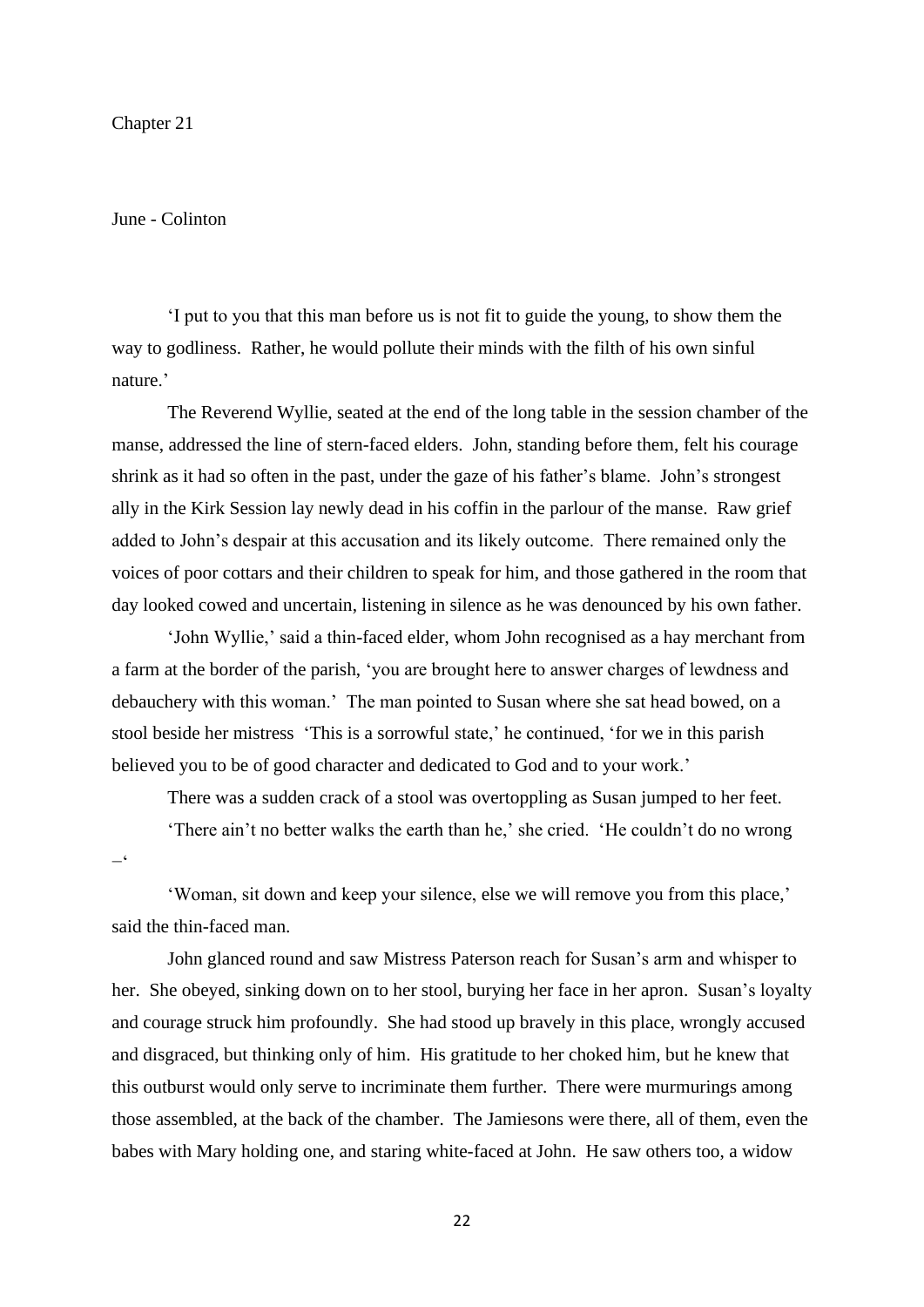from the cottage beside the mill, two cottars, neighbours to the Jamiesons and their wives, the miller and his son, the baker and his aged mother.

Standing there, John breathed deeply, remembering Susan's words to him the day before, feeling something of the power of her courage. 'Stand strong against him, sir.'

'Sirs, and all assembled here,' he said, forcing his gaze upon his father first, before glancing around the whole company. 'I have done no wrong, nor am I guilty of these charges. No more is that good woman yonder. It is true, we met by chance in the Dell and conversed as friends might do, no more. I am falsely charged, on evidence based merely on an intent to root out evil, which finds in innocent events the very sin it seeks.'

'Bewitched! He is bewitched,' said the Reverend Wyllie, in a tone of threatening conviction. 'That woman, she with the Devil's mark upon her, has cast her evil eye on him. How else could it come about that a son brought up in the fear of God could stray?'

John felt his face flush, not with shame but with anger. 'No,' he cried, appalled at his father's tactics. 'There is no witchery here.'

'Do you deny that you touched this woman, that you laid hands upon her? Do you deny that you embraced her? Do you question my testimony as a man of God?' said his father.

John hesitated, seeing that Susan wept quietly now. 'No, I do not deny that I took her hand. She was in distress and I sought to comfort her, that's all. There was no embrace, no improper act.'

The Reverend Wyllie pounded his fist on the table, drawing the looks of all to him. The thin-faced elder's mouth twitched and he looked directly at the company assembled.

'Is there any here will speak for this man's character?'

John saw Mistress Jamieson nudge her husband and Alexander Jamieson took a step towards the bench, his bonnet clutched in his hand.

'The young Maister took in our bairn Willie tae the school, God rest his soul,' said Alexander Jamieson. 'He showed his gifts tae all. The bairns were right well schooled by him. The woman too, aye, she came to the schoolhouse like a bairn herself.'

'That's no natural,' muttered the widow, the neighbour of the miller, from the other side of the room. Two men beside her nodded. Then one, the baker, a red-haired stocky man raised his hand and stepped forward to speak.

'Some say it was the woman's witchery gave the bairn his powers,' he said. 'Mayhap she laid her eye on the young Maister too, to entice him, for what man would look upon her else?'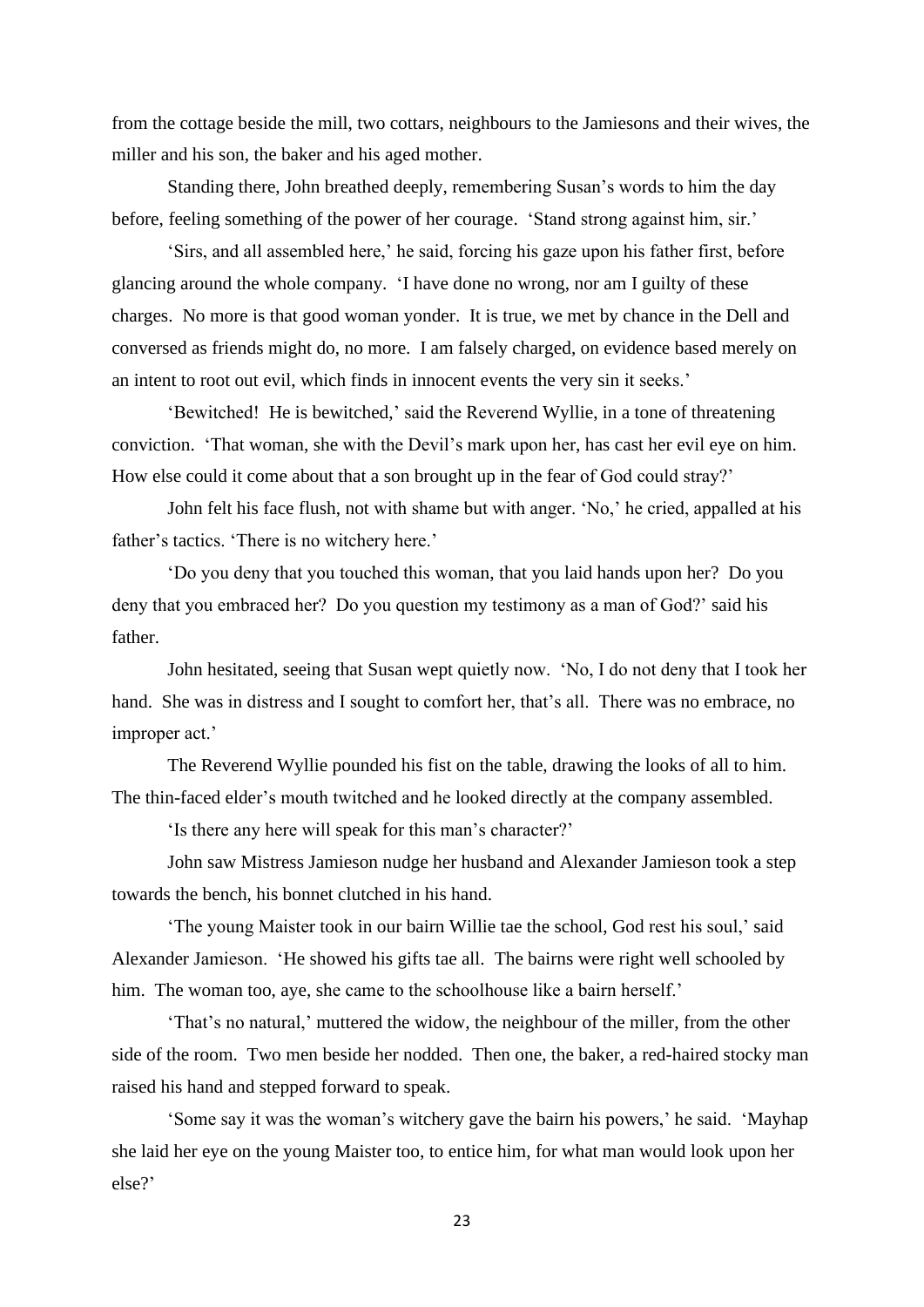'Aye, now you see the woman for what she is,' said the Reverend Wyllie, his voice triumphant, his eyes alight.

'What evidence is this?' John said as steadily as he could, feeling his fury rise. 'This is no more than superstition, conjecture, not proof of magic. Outward blemishes do not signify impurity of mind or devilry. This woman's heart−'

'Lewdness, filth! You speak of women's hearts,' said his father, his face contorted with disgust. 'Look, look on him. He speaks of outward show, he with his well-favoured face. His professions of innocence are all the more wicked for they conceal the deepest profanity within.'

'Enough, Minister,' declared the thin-faced elder. 'We must calm our passions and seek guidance from God. We will deliberate and consider the decision of this Kirk Session.'

The Reverend Wyllie sat back, suddenly quiet, head bowed and hands clasped as if in prayer.

'Pardon my outburst, Masters. I am moved by the sight of my own flesh and blood dishonouring me, a minister of God, and in his dissembling which makes fools of us all.'

The elders drew closer together for some moments while John, shaking his head with no hope remaining now of any fair outcome, his anger festering at the futility of his defence. He dared not look at Susan, nor at any others in the assembly, but he heard murmurs and the whisperings of women behind him.

The elders raised their heads from their low-voiced conversation, then sat back in their seats, their eyes all trained on John.

'John Wyllie,' said the thin-faced man, 'you have, on the word of the Minister and by your own confession, sullied your position here by unwise and lewd associations with a woman of ill-repute. Whether this be by the Devil's means, working through his agent, this woman here, or by your own sinful lust, you are not fit to lead ignorant children on the path to God. It is the decision of the Kirk Session to dismiss you from your post as schoolmaster. You must quit this parish and do penance for your sins. The woman, Susan, must take her place on the stool of repentance each sabbath for six months and pledge herself to a pure and godly life, swearing before God to relinquish all her dealings with the Devil.'

The rain started falling when John was only half a mile from the village along the roadway to Edinburgh, only a few hours after the Kirk Session had finished. A blustery wind threw stinging drops into his face. He pulled his cloak around him and adjusted the small, hastily gathered bundle of his possessions. His mind was still charged with anger which burned like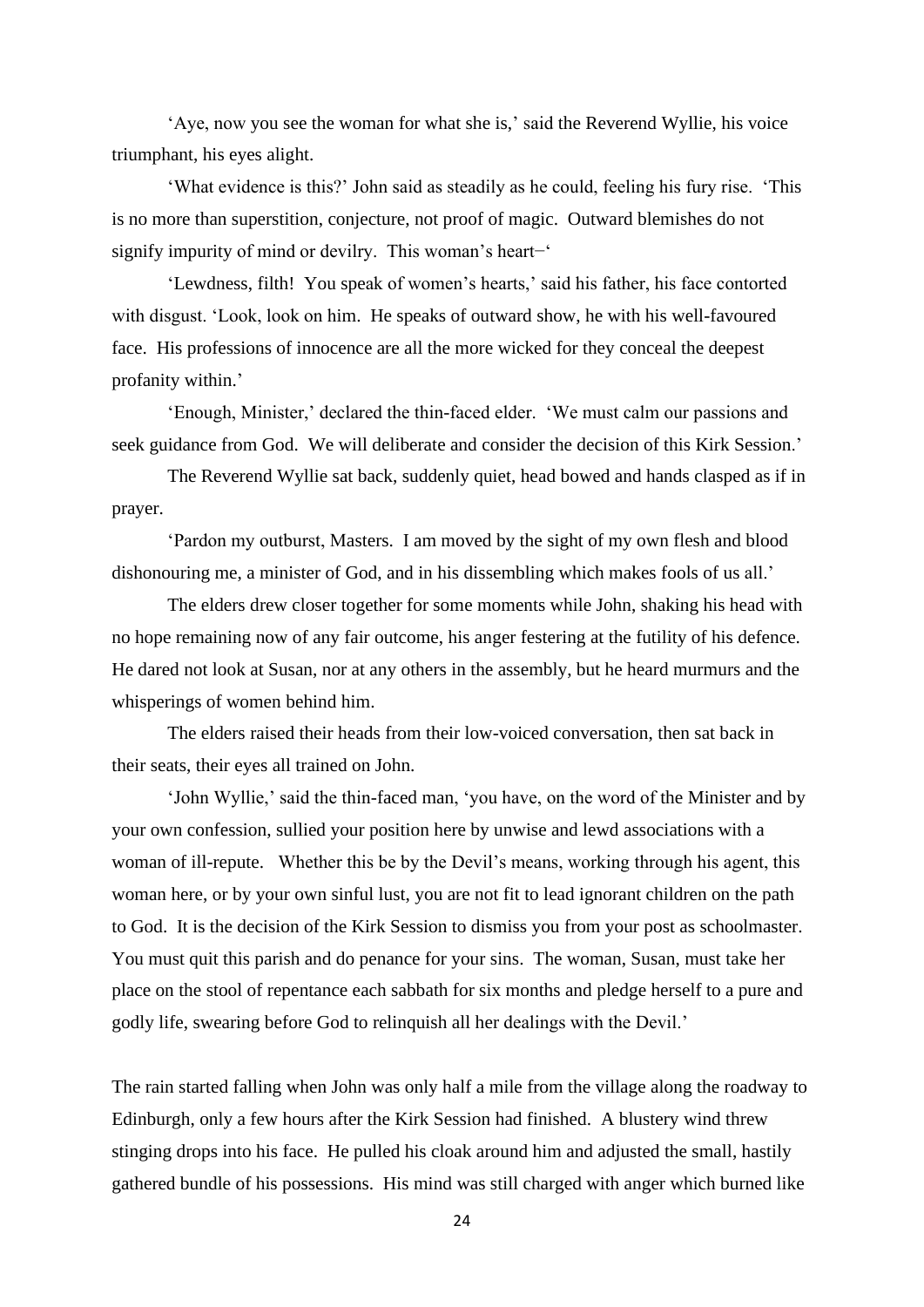a pain at his father's vindictive defamation of him and of Susan, and the thought of her punishment. What kind of justice discovered imaginary evils to indulge the pleasure of their punishment? What kind of church extolled such acts by its ministers? That same church which had murdered Thomas Aikenhead and sent Isobel and her parents fleeing from hatred bred of bigotry dressed as godliness. He could not stay in this country. Others had escaped and he would do so now. He was clear in his resolution but it was tainted with regret at what had been taken from him and at his failure and impotence to prevent it. He leaned against the wind and plodded along the miry path, hearing a faint call behind him.

'Maister Wyllie,' came the cry and he turned to see a figure running after him. It was Mary Jamieson, grasping her shawl around her head against the rain, plunging along, splashing through the mud in her haste.

He took a few quick paces back down the roadway towards her, and seeing some shelter beneath the branches of a generous elm tree, beckoned to her to come to him. Her face was flushed, smeared with wetness and her breath came fast.

'Sir, please−,' she cried 'Please dinnae leave us.'

'Mary, I must,' he said, moved by her loyalty. John had been allowed no farewells to any of those he longed to speak to after the Kirk Session was over. Nor was he permitted to stay for the burial of his old friend and mentor the Reverend Wallace. His father had ordered all the parishioners to quit the place immediately and forbade anyone from interfering with John's speedy departure.

'But, I'll have naebody –', she said sobbing now. 'I dinnae believe the things they said and neither do Ma and Da. It's fear o' the Minister and the Kirk Session made others talk of witchery.'

'Mary, please don't weep on my behalf,' said John, 'it heartens me more than I can say, to know that you believe me and think no ill of me, or of Susan.'

'Sir, there's no other like you,' said Mary, looking at him and sniffing to suppress her sobs.

John, knowing how he might console her, reached into his bundle and pulled out his copy of a translation of Virgil's 'Aeneid' and a small psalter.

'Mary take these, with my blessing. Do not give up your learning. Stay true to your ambition. You're an excellent scholar with a quick and gifted mind. May you use that mind for your own enrichment and for the good of others. God bless you and keep you.'

She took the books from him, her eyes bright with gratitude through her tears, bundling them quickly inside her plaid against the rain.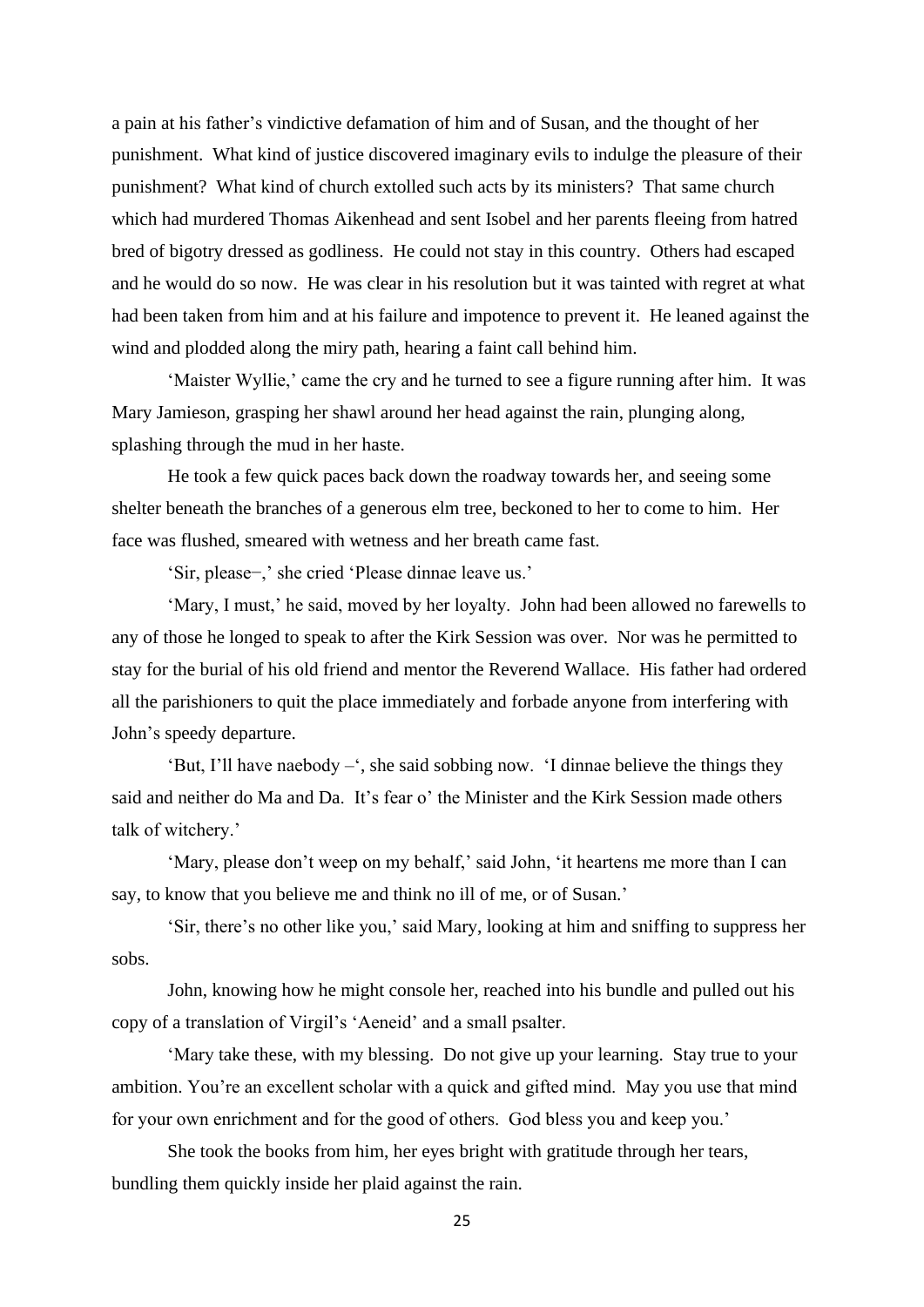'I willnae forget you Maister Wyllie, ever,' she said.

'Nor I you, Mary,' he said and turning his face to the wind once more resumed his journey.

Soaked and exhausted, John reached the city which today offered a respite from his immediate trials, but which seemed to him a very citadel of hate and suspicion, where a free life could not be lived. At that moment, he resolved to travel to England, to find work of any honest sort, to forsake his native land and go to Isobel as soon as his condition would allow. He would have to write to her immediately and though his head throbbed with pain, he forced himself to walk the extra distance to the White Horse Inn in Canongate, fearing that his sudden removal from Colinton would result in missing a letter from her. He wrote a hasty note and paying more money than he could afford, begged that his letter be taken by the next carrier.

He toiled back up the hill, with aching limbs, shivering though the day was not cold, his damp garments clinging to him. He knew he must find lodgings or fall down in the street in his sickness, so he headed for the Cowgate in search of a cheap room to conserve his limited funds. He found a room high on the fifth floor of a tenement building, rented to him by a drunken woman who showed an over-friendly concern for his welfare.

'Aye, young Maister, you're a wee bit peaky and aguish to my eyes,' said the woman leering at him, 'else I'd come closer tae ye. Don't you go dying in my hoose. I'll have your money first. That'll be eighteen shillins', or twenty if ye ha need o' a candle.''

His face on fire, he collapsed on the hard bed in the garret room and knew no more until he thought himself awake some hours later, struggling for breath. A rope strangled his throat, tightened round it and he fell, until he felt his brain about to burst out of his head. Isobel stood below him, with a hand outstretched towards him, but he could not reach her, no matter how he tried. Someone hammered on his door and screamed at him, 'Wyllie, what's afoot?' Where was Susan, for surely she would come to him, as she had before. 'Fornicator, to consort with a low creature!' bellowed his father in his ear. 'Honour thy father and thy mother.'

John was not sure how long he had raved in that room, but when he was conscious again of his surroundings, found himself with a terrible thirst and reached for a jug by the bed. He pulled himself upright and poured the contents of the jug down his throat to slake his thirst and with the sleeve of his shirt wiped the sour sweat from his face. For the rest of the day he lay there, hearing the sounds from the street below, surveying the grey walls of the filthy room, hoping that soon he would have the strength to rise.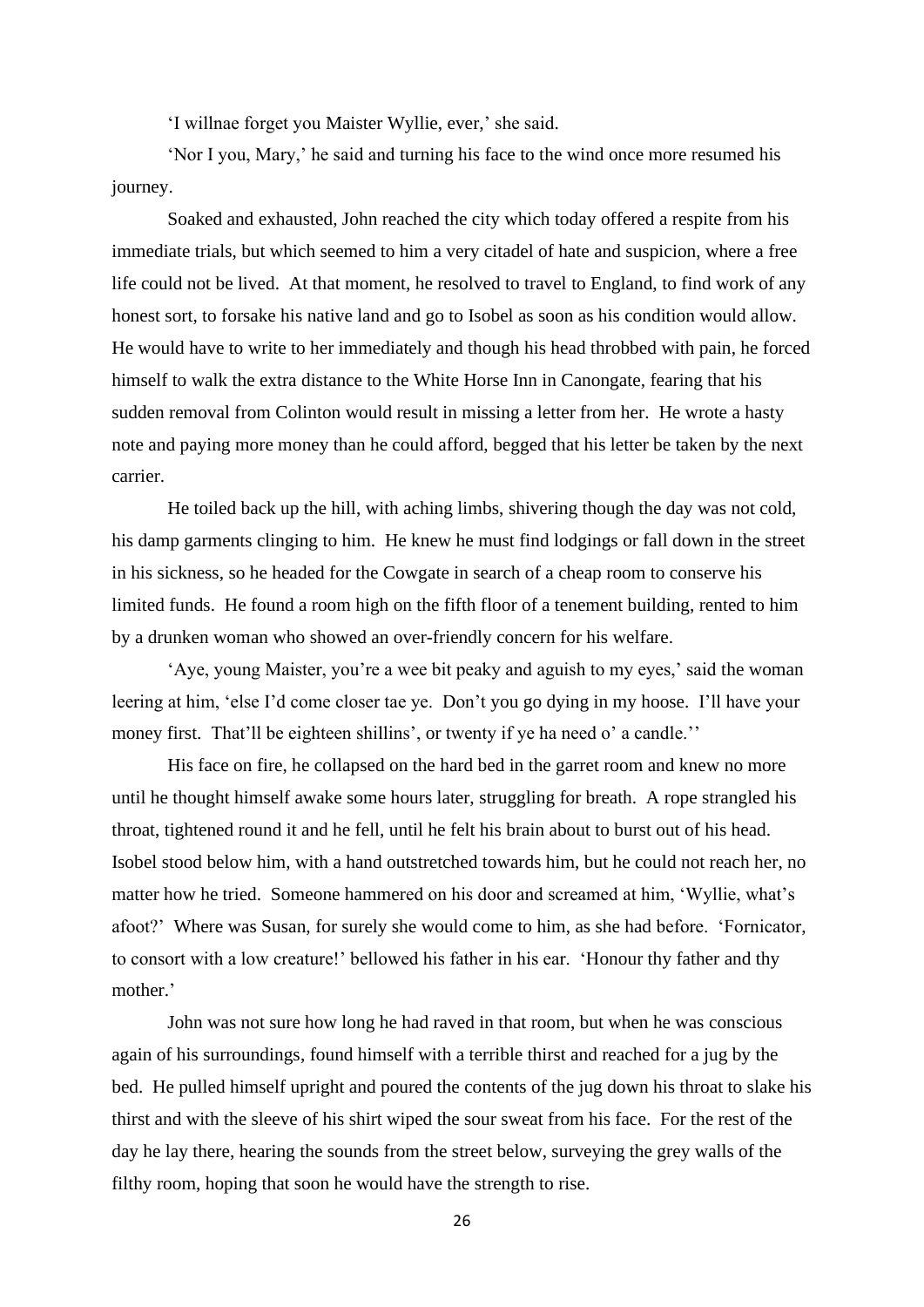'Master Wyllie?' came a woman's voice at the door.

'Aye, Mistress?' he said.

'Thank the lord,' she said, opening the door. He recognized the drunken landlady, though today she seemed the embodiment of concerned responsibility.

'I thought you'd breathed yer last, young Maister,' she said, taking a step into the room. 'Tis good to see ye wi'some life about ye. Will ye tak something to sup?'

'Thank you for your care, Mistress. I feel better now, though I may lie here awhile to gather my strength a little. What day is it?'

When she told him, he realised that more than four days had passed since his flight from Colinton. He felt the urgency of rousing himself and with the aid of some gruel from the landlady and a wash, he was ready to venture out into the city. After the short walk to the High Street he felt exhausted and took refuge in Mistress Purdie's Coffee house, a busy and popular place for those who wished to keep abreast of the city's affairs. Here, he found his thoughts clearing and recalled his deliberations about the course he should take. The coffee shop had some London newspapers and John scanned them with care, hoping that they might carry advertisements for any posts of suitable employment. He would have to find some paid occupation, if he were ever to hope of offering himself as a suitor to Isobel. He knew that the gentry often employed tutors for their children and that he was both capable and qualified for such a position, but he had no connections with anyone, particularly in England, who might throw such opportunities his way. For a moment he felt a mood of despondency descend.

But then he thought of Isobel and pulled from an inside pocket of his coat the folded paper. It was Isobel's first letter to him and his most precious. He kept it close to his heart at all times. Carefully unfolding the creased paper, as he had done so many times before when moments of desolation overtook him, he found the passage which moved him most of all.

*………..You thought me bold when we first met, I know for I saw it in your disapproving look, though you, always modest and gentlemanly, endeavoured to hide it from me. But now I can be bolder in black ink, for you cannot see my blushes. John, I love you and have done since first we met, even in the midst of my curses when I reviled and spurned you from the depths of my grief and bitterness. Your verse has humbled me and at the same time re-kindled my love that, were I free, there is nowhere in this world where I would care to be but with you……………….*

She was his source of hope for the future. She had seen him as a weakling against his father, suffered his puritanical judgements against herself and Thomas and still she loved him. He knew that he could rise from this his latest failure, with the strength of her love. He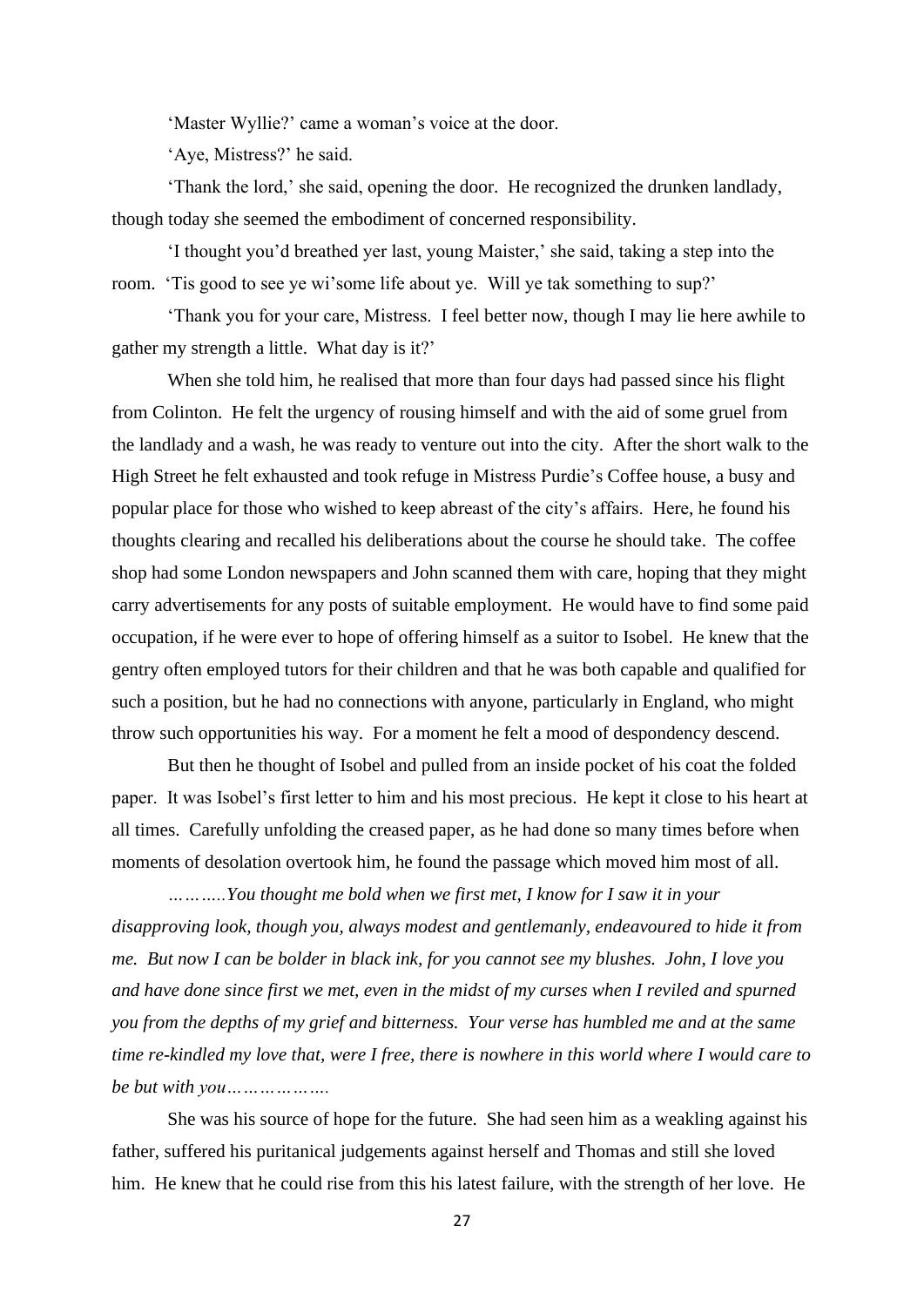would find a way, whatever it took, to earn his bread and take her as his wife. His mind drifted into a daydream of walking with her along the riverside in that English city which she had described in her letters. He rehearsed how he would go to David Fletcher and ask for his daughter's hand, begging forgiveness for his part in Thomas's death, declaring his devotion to Isobel, laying himself, his means and his prospects though modest, at their disposal.

He rose, filled with the mental energy of his decision, exasperated that his body could not yet respond to this sense of purpose. He would purchase a place on a coach to London where he had heard a good education might earn a man a living. He had heard also of many of his countrymen who had gone south in search of greater prospects of employment. Cambridge was not very far from London and he would write to Isobel from there

Impatient though he was to depart, now that his course of action was clear, he knew that he needed a little more time for recuperation, as his legs could hardly bear his weight after his illness. Leaving Mistress Purdie's coffee house, he turned to go down the High Street, intending to proceed to the White Horse Inn to enquire about coaches to London, but his head began to swim, so that he had to grasp the railings of a stairway to save himself from collapsing in the street. While standing there, head bowed hoping to regain his balance, he imagined he heard someone calling his name and next felt a hand upon his arm.

'John Wyllie, good day to you, man. Where have you been these many months?' John looked into the face of Allen Ferguson, the amiable cousin of Mungo Craig. He

offered his hand to Allen, with genuine gladness to see his former associate and friend, and one who had spoken for Thomas Aikenhead after his arrest.

'But I see you're not well,' said Allen Ferguson, concerned and grasping him in a firm handshake.

'I am a little weak from an ague which has afflicted me this last week,' said John, telling Allen briefly of his situation and the location of his lodgings.

'You must stay no more nights in that hole. I have rooms just nearby in Warriston Close. Come, spend a few days with me to get yourself back on your feet.'

John was pleased to find himself at ease in Allen's modest but comfortable quarters and enjoying a good dinner of herring, the first meal he had eaten for many days.

'I'm glad to have renewed our acquaintance, John,' said Allen Ferguson after they had dined, 'for when we last had occasion to meet, it was hardly a happy time.'

'Aye,' said John. 'It haunts me daily. The weight of guilt grows less I suppose, but I can never be free of it, nor should I be.'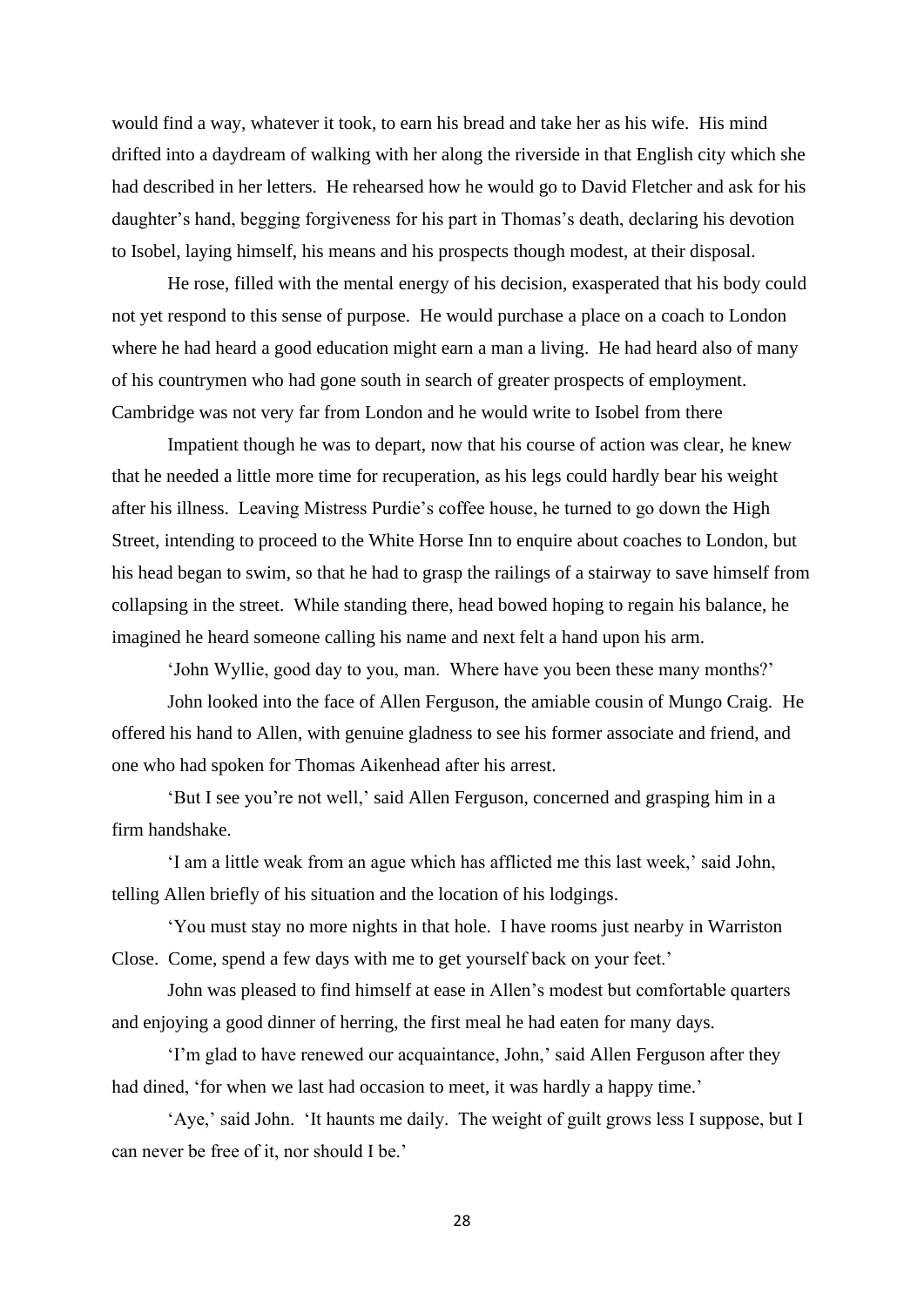'But John, we were all complicit in our own way, were we not? Should not we have taken Thomas away from such a public place when he was in a mood to rant? Did we not encourage his daring, mischievous tongue for our own amusement? You only it was had the courage to declare your beliefs, while the rest of us went along with him and then turned traitor when he was taken.'

'And what of Mungo Craig?' asked John.

'He has quit Edinburgh for Aberdeen, so I believe. None would keep company with him, after his deposition became public and when Thomas was sentenced. His treachery condemned him in the end and his kin have spurned him along with his friends, even those who did not approve of Thomas.

'Well, I'm glad at least that he did not prosper, for all his scheming and duplicity,' said John.

'Aye, the hanging was a matter of shame and disgrace to Scotland and to us all,' said Allen shaking his head. 'There's many abroad think us barbarians. Sometimes, I think they're right.' He paused to mark a shift in his thinking. 'But come, let's talk of happier affairs. Tell me of your plans. You're going down south? I wonder if there'll be any of our countrymen left, with all these departing on the expedition overseas.'

Two days in the pleasant company of Allen Ferguson did something to restore John's strength, though his mind flitted impatiently upon his intention to travel to London. He had confided in Allen who was an easy and affable companion about the causes behind his leaving the country and of his hopes for Isobel.

'I cannot thank you enough,' said John shaking his friend by the hand as he made ready to leave.

'No need, no need,' Allen replied, with a smile. 'All I ask, John, is that I may dance at your wedding.'

John embraced him, grateful for his happy optimism and made his way down the stairs to the street, feeling renewed hope strengthening his step. He then descended the hill to the White Horse Inn at Canongate, where the coach for London was making ready to depart. He stepped inside to wait, as two of the horses were lame and others were being fetched. The inn yard was milling with people and the rooms inside full of other waiting travellers, alive also with ale-fuelled talk. John stood by the doorway with a view of the inn yard and caught the gist of the excitement of the conversations nearby, the imminent departure of the expeditionary fleet to found the colony at Darien. Two boisterous individuals, one in the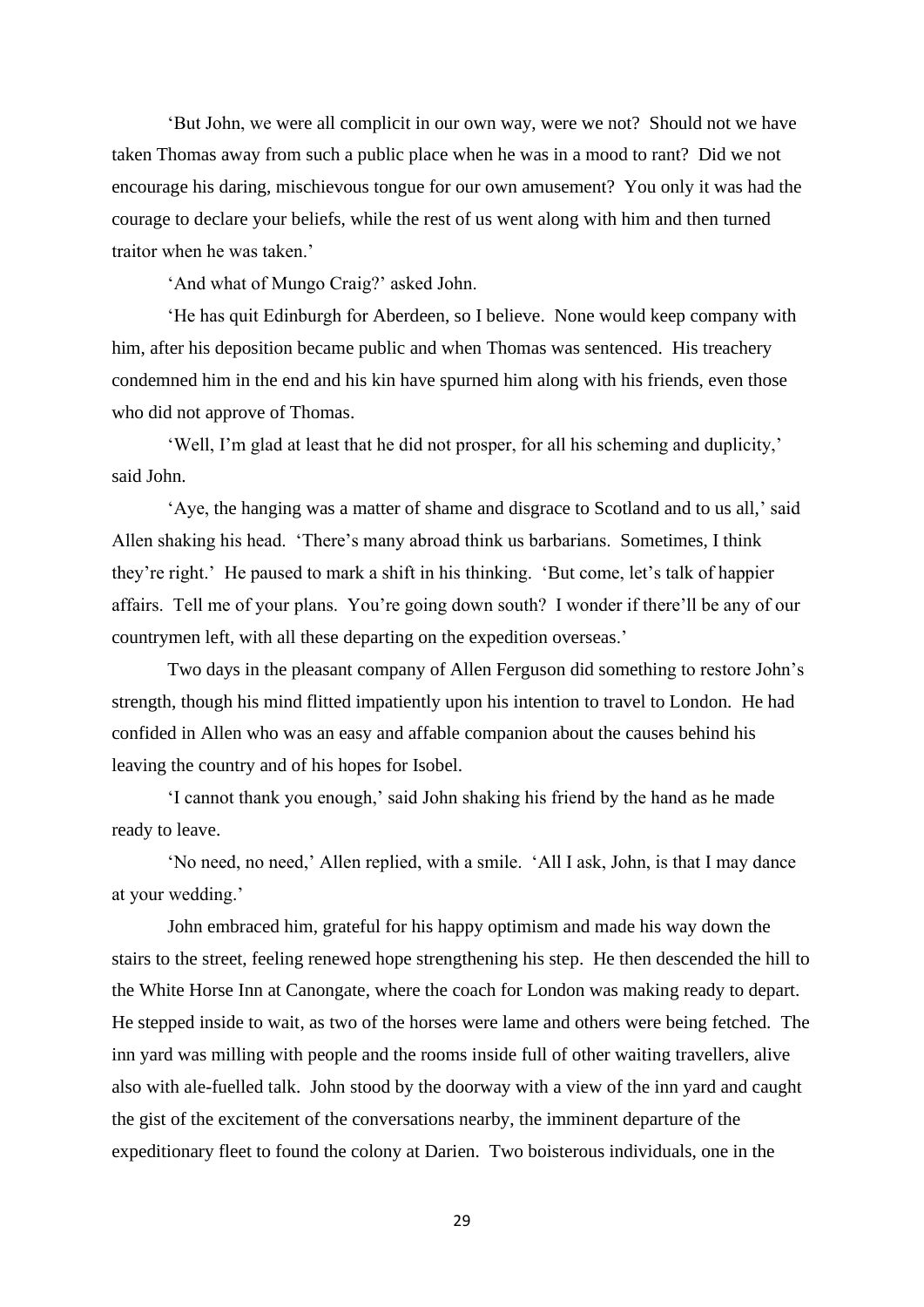uniform of a soldier, his companion in the well-worn coat of a clerk or secretary, squeezed themselves and their jugs of ale beside John.

'Aye, it's a fortune I'll make in the land of Hottentots,' the soldier laughed, 'for I've signed myself up this day.'

'Well, I'll not waste another minute myself,' said his companion, gulping the drink from his cup. 'For this country's gone to the dogs.'

'Aye, there's many as thinks that too,' replied the soldier.

'Land free for the taking,' said the other, 'Just think, we'll be lairds. When do the ships depart?'

'They're anchored at Leith, at least a good part of them, so I've heard. There's some folks aboard already and waiting. So, make haste, my friend for they may go without ye.'

The second man drained his cup, tipping his head back and smacking his lips. 'I'll be on my way to Mylnes Court to sign up then,' he said. 'Fare you weel, till I see ye this evening.' He rose unsteadily and pushed past John out of the doorway.

'Aye, fareweel Robbie,' said the soldier nodding and catching John's eye.

'You're no going yersel to the colony, young Maister?' he enquired.

'No sir, though I've heard much talk of it,' John replied.

'Well, let me tell ye, it's a chance to make a new life for yersel, if you've a liking for adventure. You look like a man o' some education,' he added. 'There's places for all ranks of men, so I hear. It's to be a new country, this land of Darien, a commonwealth where a man can get land and prosper. There'll be no more famines, no one dying for want o' a crust.'

'Aye,' said John, 'I hanker after a new life myself, but I'm travelling south, to London.'

'What? To England?' the man cried with a grimace. 'You'd be a traitor to your own country? The English are all puffed up wi' their colonies and their merchant ships to the Indies. We'll match them, naw we'll outdo them, for there's a fine fleet assembling and the whole city's fu' with preparing for it. The ships are all fu' up to the gunwales with goods to sell, cloth, whisky, bibles and trinkets galore, for there's business to do. We'll beat the English at their own game. Take my advice, young Maister, come awa' wi' us.'

John was not keen to prolong the conversation with the man and managed to slip away from him into the yard, for he had seen a rider with a satchel across his back enter on a horse glistening from a rapid ride. John watched him dismount. It was the post carrier. John approached him quickly and enquired about whether he brought letters from England.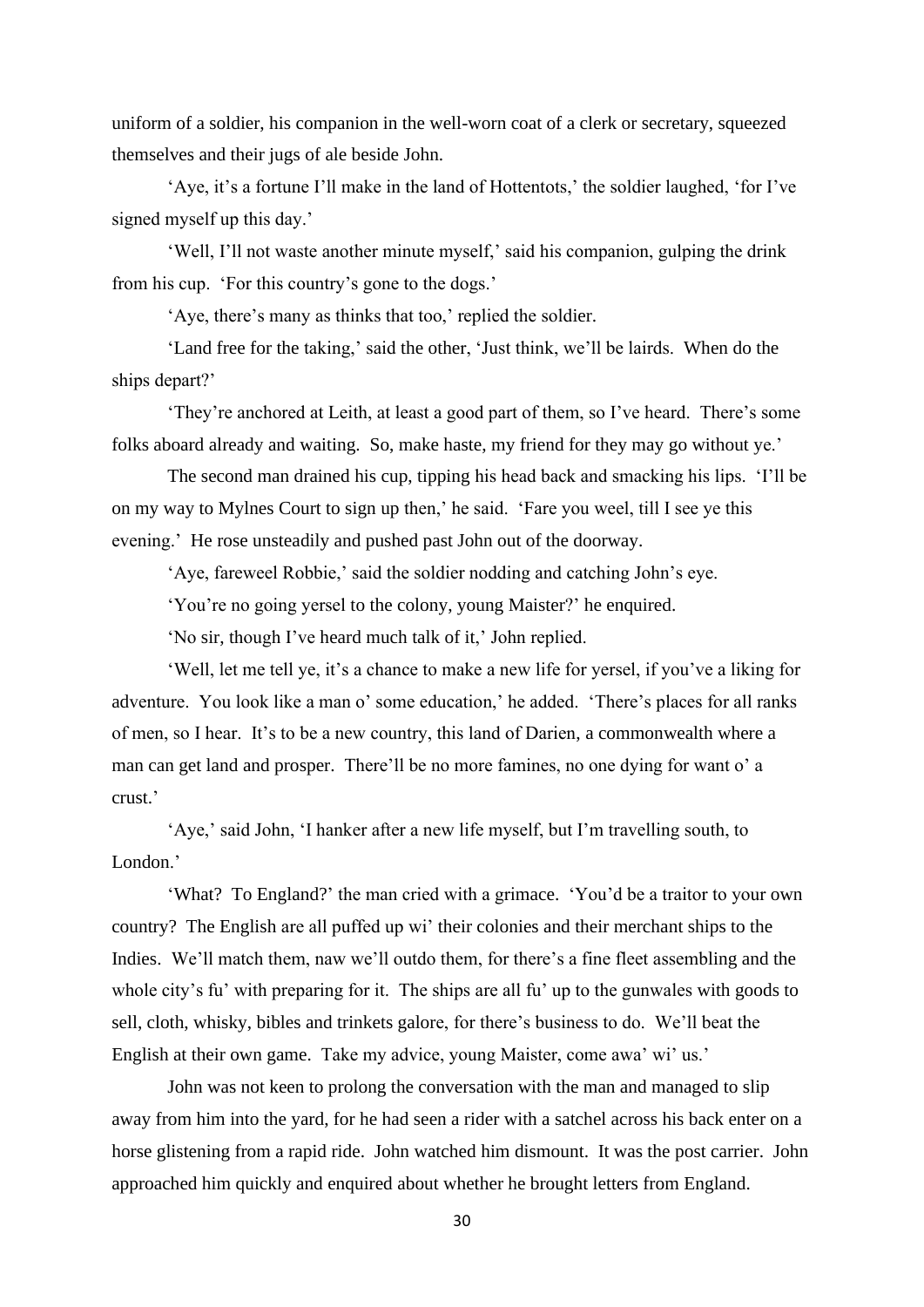'Haud on, haud on, Maister,' said the man, 'I've just come frae Dunbar this morning. Aye there's some frae the south.'

He pulled out a bundle of letters and fumbled through the folded papers, mouthing each name he found written on the front.

'Whit name dae ye go by?' he asked squinting at John. 'Aye, here we are. Yer in luck. There's two.'

John's heart pounded as he took the two letters in exchange for a coin and withdrew to a corner of the yard, oblivious now to the pressing crowds around him. He broke open both seals and looked at the dates, wondering why Isobel had written two in such close succession. One letter was dated less than a week ago.

*Peas Hill, Cambridge, 18th June*

### *Dear John,*

*I pray with all my heart that this letter finds you well. John, I can hardly write this, for it pains me so greatly, knowing that there can be no other letter after this.* 

*I have related to you something of our early good fortune in this city of Cambridge and then my poor father's illness. Though he is now much recovered, he will never be able to work again, which grieves him greatly and taxes us, for my earnings are too meagre to keep us all.* 

*My employer, Master Nicolas Payne, has offered us the only means of relief from our plight. This, I have determined, is the only course to take, for all our sakes. I cannot see my poor parents end their days in the penury of the poor house. Master Payne who is recently widowed has offered himself to me as a husband. I repelled his advances at the start, as my heart and all my tender thoughts were pledged only to you.* 

*Master Payne, who is a prosperous man, has promised me that if I become his wife, my parents will be safe in his care and that he will secure their welfare for the rest of their lives. I believe that he is sincere in his intentions of generosity to my parents and in his regard for me. I may in time be able to esteem his qualities.* 

*I must only rebuke myself for my foolishness in imagining that I could be mistress of my own life and that I might have been granted the power to choose a husband on the grounds of mutual respect and love. I once had a dream of sharing my life with you, but now I have awakened to see the truth in daylight, that women are not blessed with the freedom to follow their hearts. So I have little right to expect anything so fanciful. I am fortunate that*